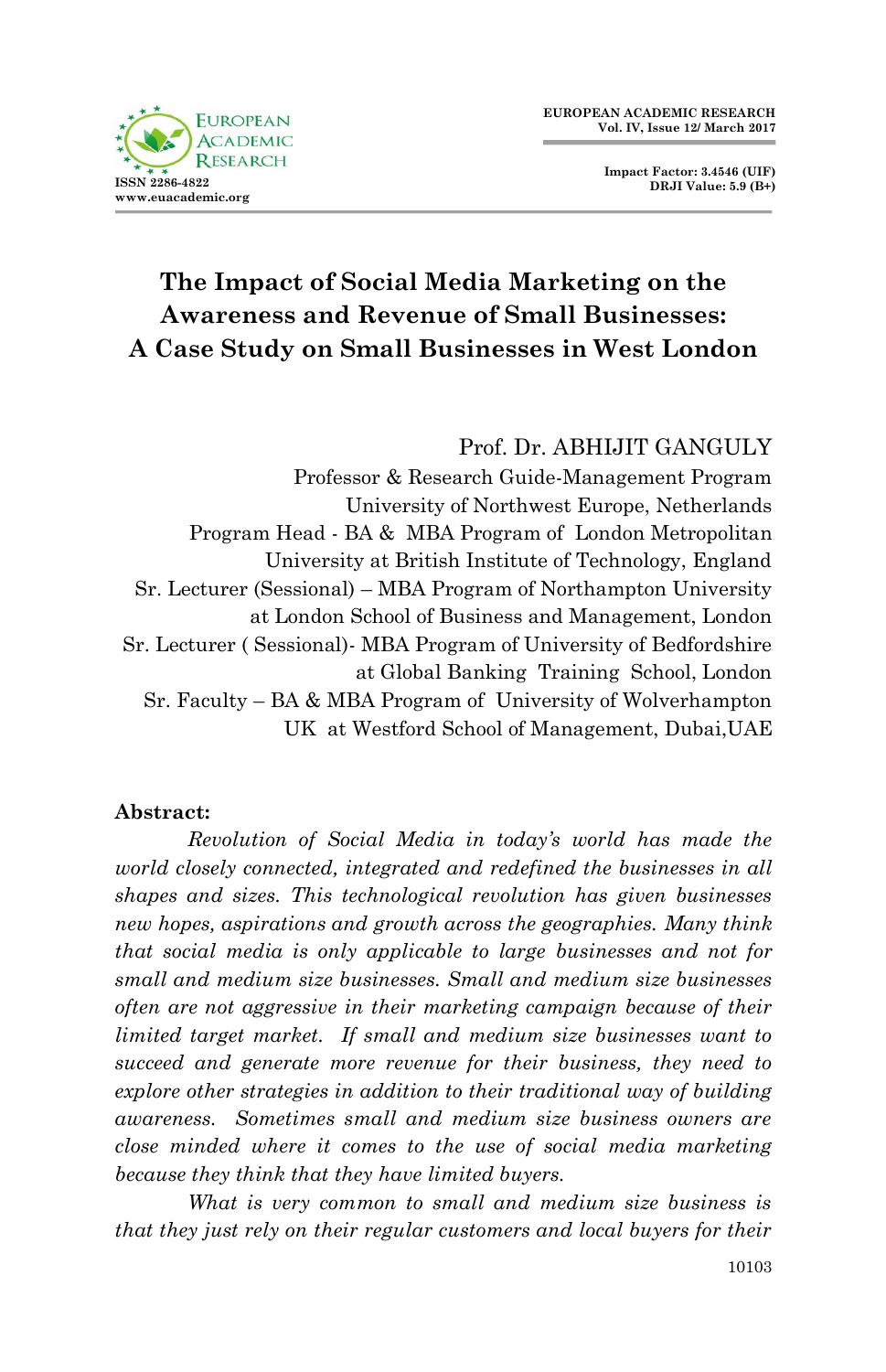*products. Small and medium sized businesses rely on leaflets, promotional materials and other traditional adverts. Comparing the number of people using computers before and now, it has increased a lot and many people are hooked in their computers in long hours. Technology is already available and if businesses does not use it for their business, it will just be a wasted opportunity.* 

*The research is aimed at investigating the relevance of social media marketing in small and medium enterprises. Many people think that social media applies mostly on big businesses and the project will try to confirm from the respondents whether it can be possible for small businesses to use. Since the respondents are owners and managers of small businesses, they will be able to give a clear insight on whether it is applicable to small businesses to use and adopt it in their marketing planning and strategies.*

**Key words**: Social Media, Small & Medium sized Business, Technology, Planning and Strategies.

### **1. OVERVIEW & INTRODUCTION**

Technology has become a major tool for businesses to create awareness of their products and services (Carrie et al, 2003). One of the biggest challenge for business today is how they can offer their products and services at a cheaper price so that it can be afforded by the masses. Social media marketing is a form of internet marketing that utilises various social media network in sharing of content, videos and images for marketing purposes (Wordstream.com, 2015)

Many think that social media is only applicable to businesses and not for small and medium size businesses. Small and medium size businesses often are not aggressive in their marketing campaign because of their limited target market. If small and medium size businesses want to succeed and generate more revenue for their business, they need to explore other strategies in addition to their traditional way of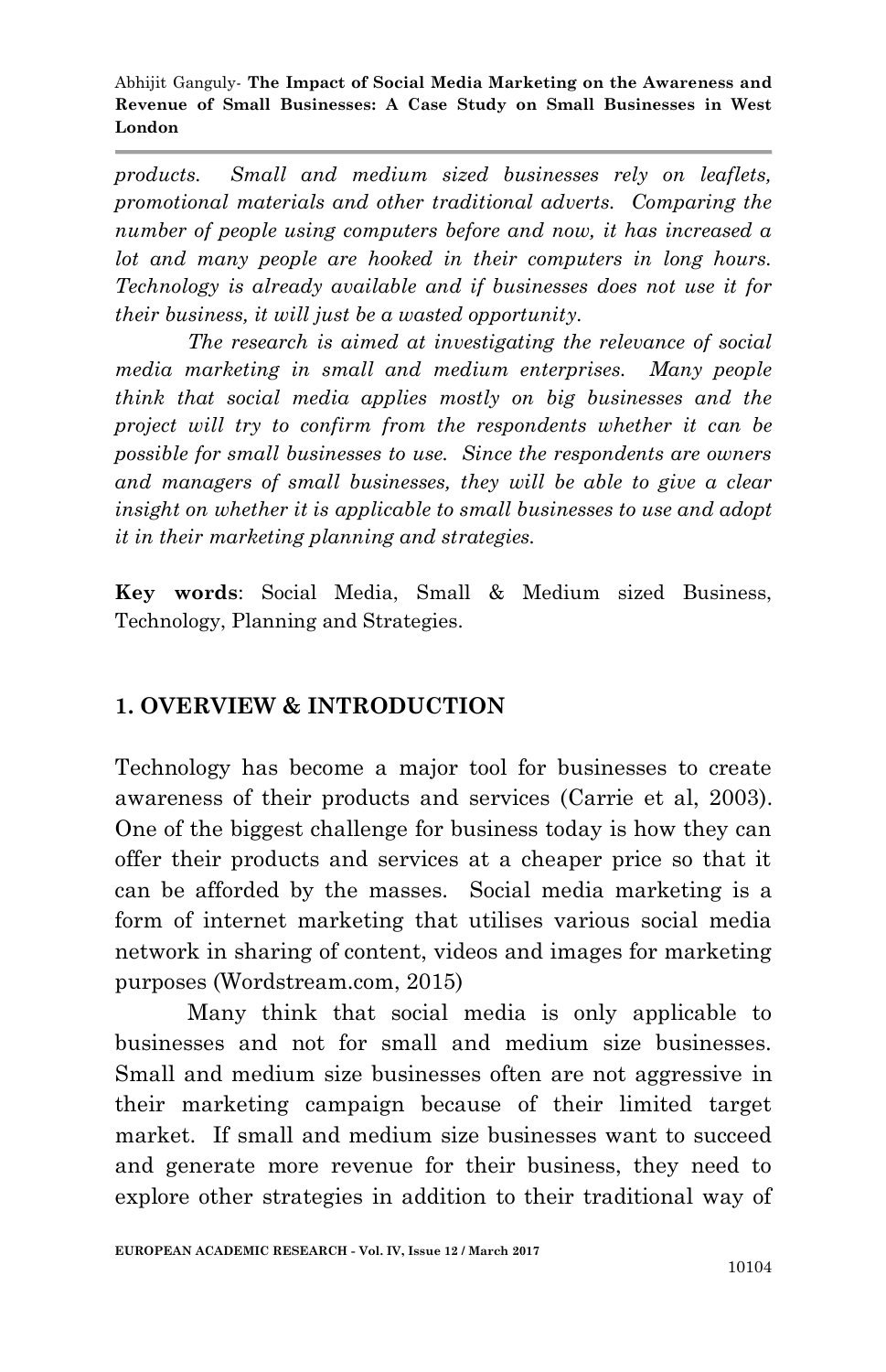building awareness. Over the years, the number of small and medium size businesses has grown and mostly they are in the food and the retail business. Small and medium size business caters to smaller market and often they do not compete with big retail businesses. Small and medium enterprises have their own target market and often they rely on traditional or conventional way of advertising.

The aim of the research project is to investigate the impact of social media marketing on the revenue of businesses. The impact will be determined with the aid of managers and owners of businesses in London. Social media was initially created for people to use as a means socialising and connecting to friends and relatives. Over the years, social media has become a part of the marketing in businesses. Social media is becoming a popular not only for people socialization but a tool for businesses to use in promoting products and building relationship to customers.

The research relies on objectivity and the conclusion and generalisation were based on the collected data from the respondents which indicates that the positivism philosophy was used throughout the research project. The project adopted the inductive approach where all the information collected from the business owners will become the basis in determining the impact of social media marketing on the revenue of businesses.

Survey with the aid of questionnaires was used in the research project. Structured questionnaires were formulated with reference to the research objectives and questions. The researcher has thoroughly created questions aligned with the research objectives. The data gathered became the main source of information in the conclusion and recommendation at the end of the research project. In the project, the sampling technique adopted was the convenience non-probability sampling. The researcher has approached small businesses in West London area to help in generating answers to the questionnaires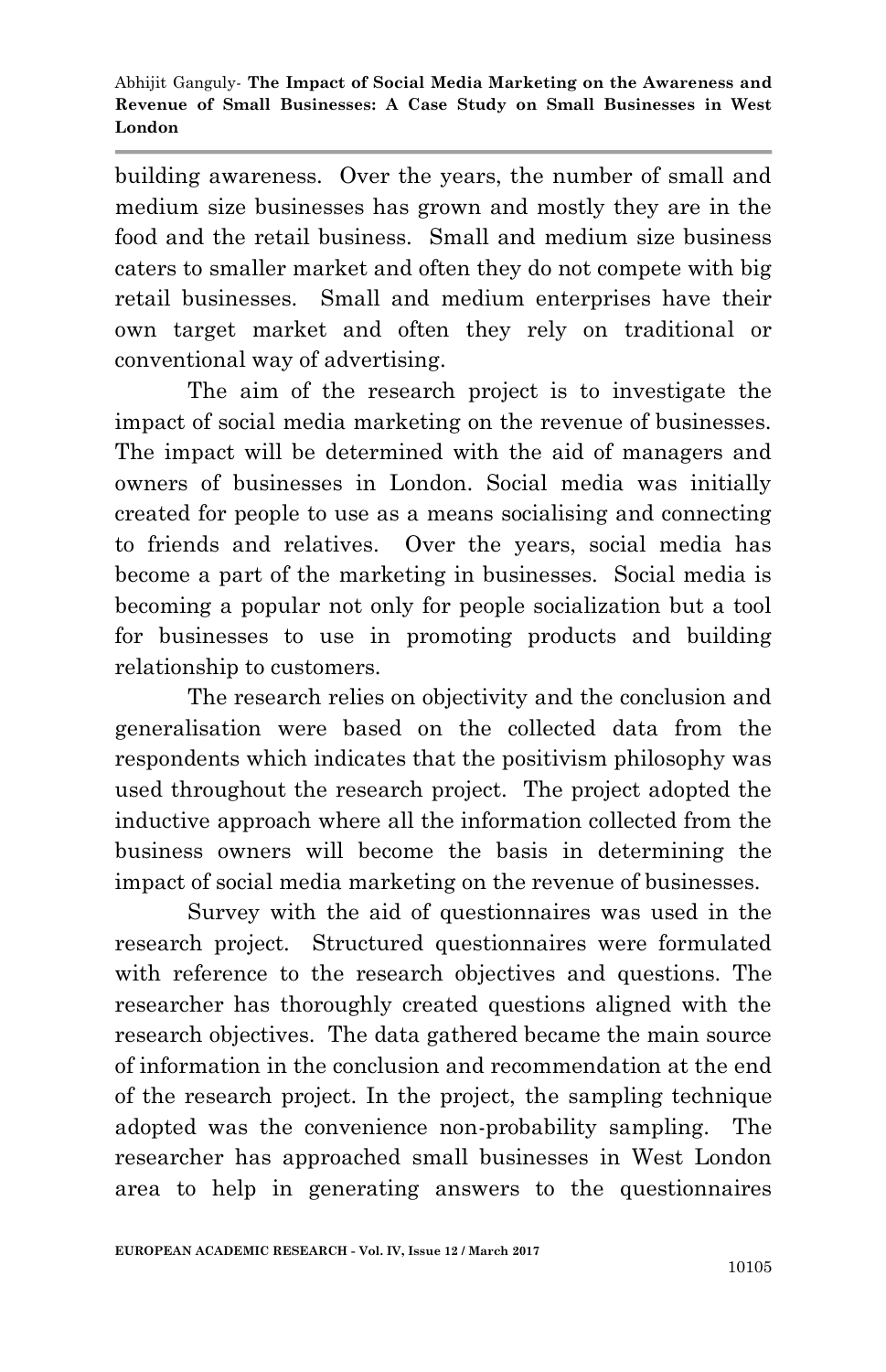formulated. The researcher decided to consider 50 business owners as respondents and continued the survey until 50 responses were generated.

When social media such as the Facebook, Instagram, you tube and Twitter were introduced, it was mainly intended for socialisation whether people can send messages and post pictures which they want their friends to see. As time goes by, social media applications have become a major tool for businesses where they can show communicate with their customers and at the same time showcase their products and services. Many businesses have recognised the relevance of social media. Social media applications have become the common grounds of most families, friends and relatives. Many businesses believed that once a member of the family knows about certain product and that they are satisfied, it will just circulate in their circle. The most effective adverts are through word of mouth of those satisfied customers which they can share via social media.

Many multinational businesses today have embrace social media as an effective marketing tool for businesses to create awareness and improve their brand. Due to the fact that it is adopted by biggest companies, some small business owners think that it is not so much applicable for smaller businesses.

Facebook, Twitter and Instagram are simple social media applications. Once the person knows how to use social media applications, adopting it in business to showcase new products and informing customers will not be difficult. The social media applications such as Facebook and Instagram, there is an option for business to use and they can use it to promote their products and services which their customers can see. The biggest challenge maybe for the use of social media marketing in business is how to connect with customers and how to gather information that can be used to link with them using the different social media applications.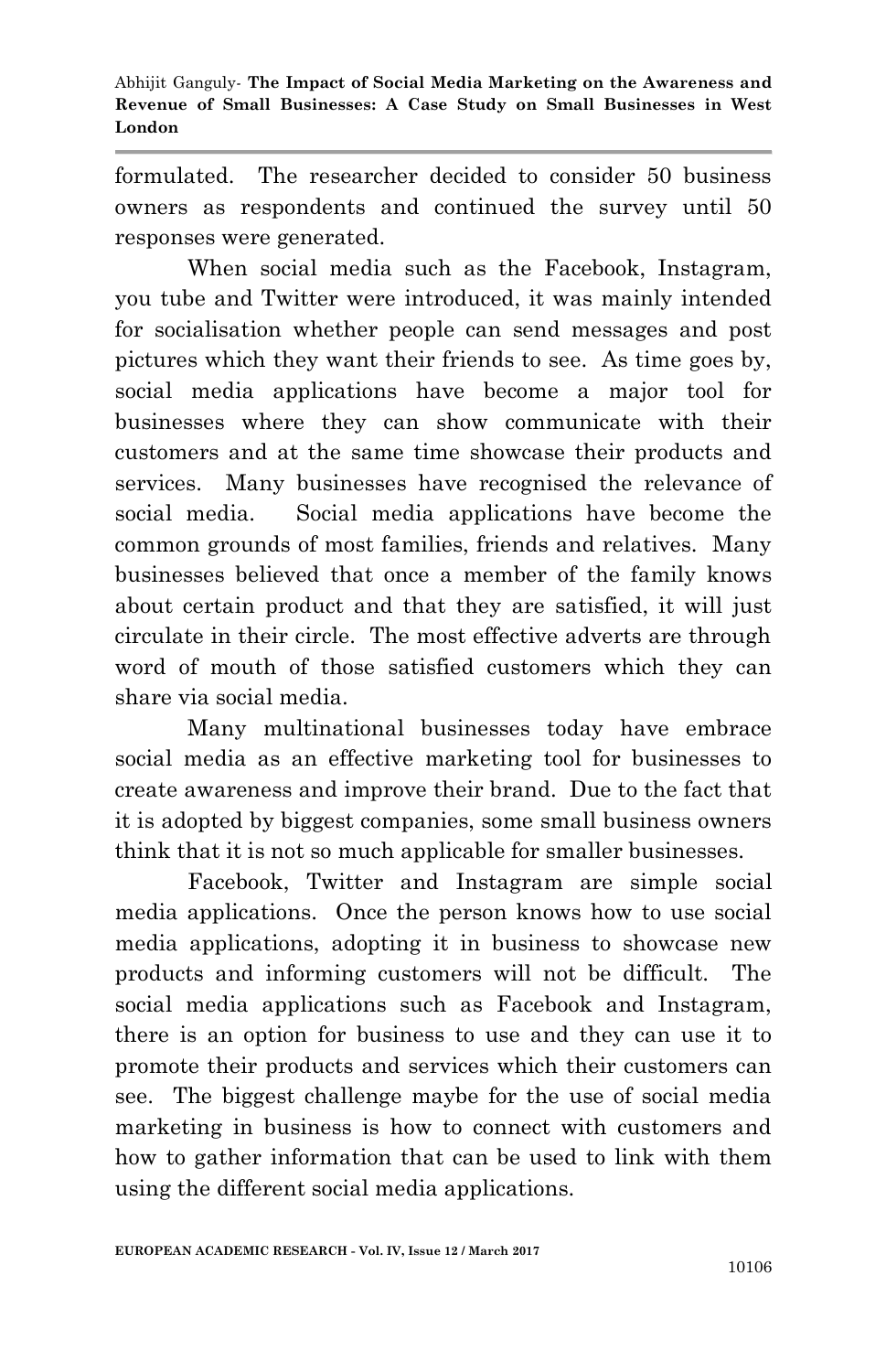Having an understanding or knowledge on the different social media applications is a good thing because it can give them some idea on how to use it and at the same time make them realise its importance in the business. But is just sad that many businesses do not use social media.

The Facebook has become a major tool use by people where they can communicate with their friends, families and relatives wherever they are. Facebook allows people to share pictures and videos for their friends to see. Facebook has become a part of people's daily activities and that is why it has been recognised as one of the best marketing tool for business to reach to people especially their customers. Twitter and Instagram are also popular where they have their own set of users. Twitter normally is for messages and twits and this is very common to youngsters and party professionals. Instagram allows people to post pictures and videos but the most important part is that people can follow other people. Ordinary individual can follow artist and see what they are doing and other things. One good application of the Instagram is that customers can follow a business where they can see whatever activities that the business does. This can be applicable to those customers loyal to business.

Some businessman today is a bit reluctant to try new things for their business. Social media marketing does not require much of capitalisation for business. All the business can do is to learn how social media works and how it can be implemented in business. Social media users of Facebook, Twitter and Instagram will not have difficulty in using in their business

#### **1.1. Research objectives**

The research objectives formulated that leads to the achievement of the aim are as follows: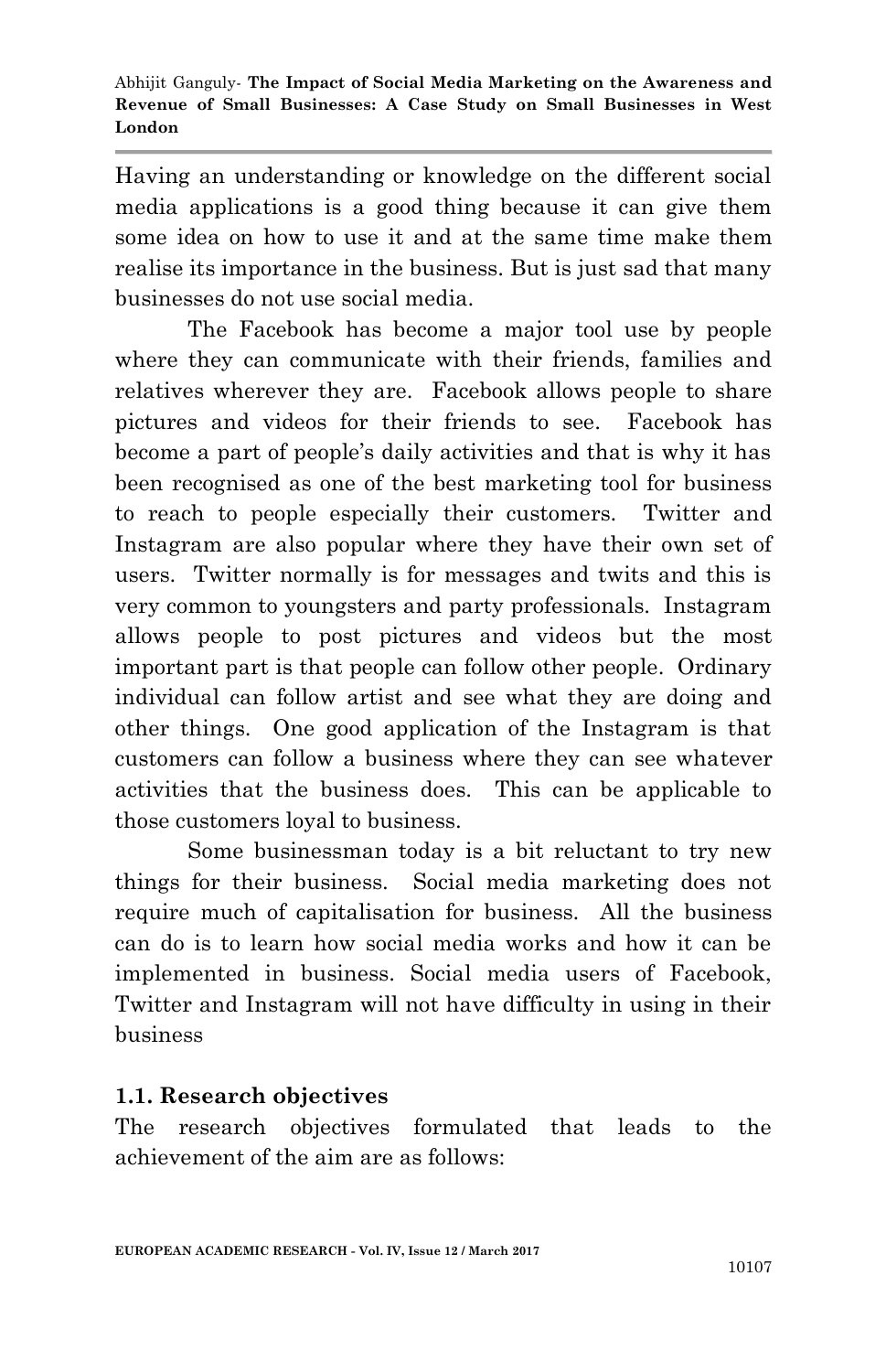- 1. To assess the perception of business owners on social media marketing's application in business.
- 2. To identify the different social media marketing applicable to small and medium-sized businesses.
- 3. To determine which type of social media marketing strategy can effectively lead to the increase in revenue of small and medium-sized businesses.
- 4. To make relevant recommendation on what social marketing strategy can help small and medium-sized businesses increase its awareness and revenue.

## **1.2. Research Questions/Hypotheses**

The following questions were formulated with reference to the research objectives:

- 1. What is the perception of business owners on social media marketing's application in business?
- 2. What are the different social media marketing normally applicable to small and medium-sized businesses?
- 3. Which type of social media marketing strategy can effectively lead to the increase in revenue of small and medium-sized businesses?
- 4. What social marketing strategy can help small and medium-sized businesses increase awareness and eventually lead to their increase in revenue?

### **1.3. Research Significance**

The study will be using the quantitative approach where information will be collected from owners and managers of small and medium size businesses in West London area. Questionnaires will be formulated with reference to the aim and objectives of the study. The main focus of the questionnaires will be on the application of social media marketing in the promoting the businesses products and services. Aside from that, different issues and problems will be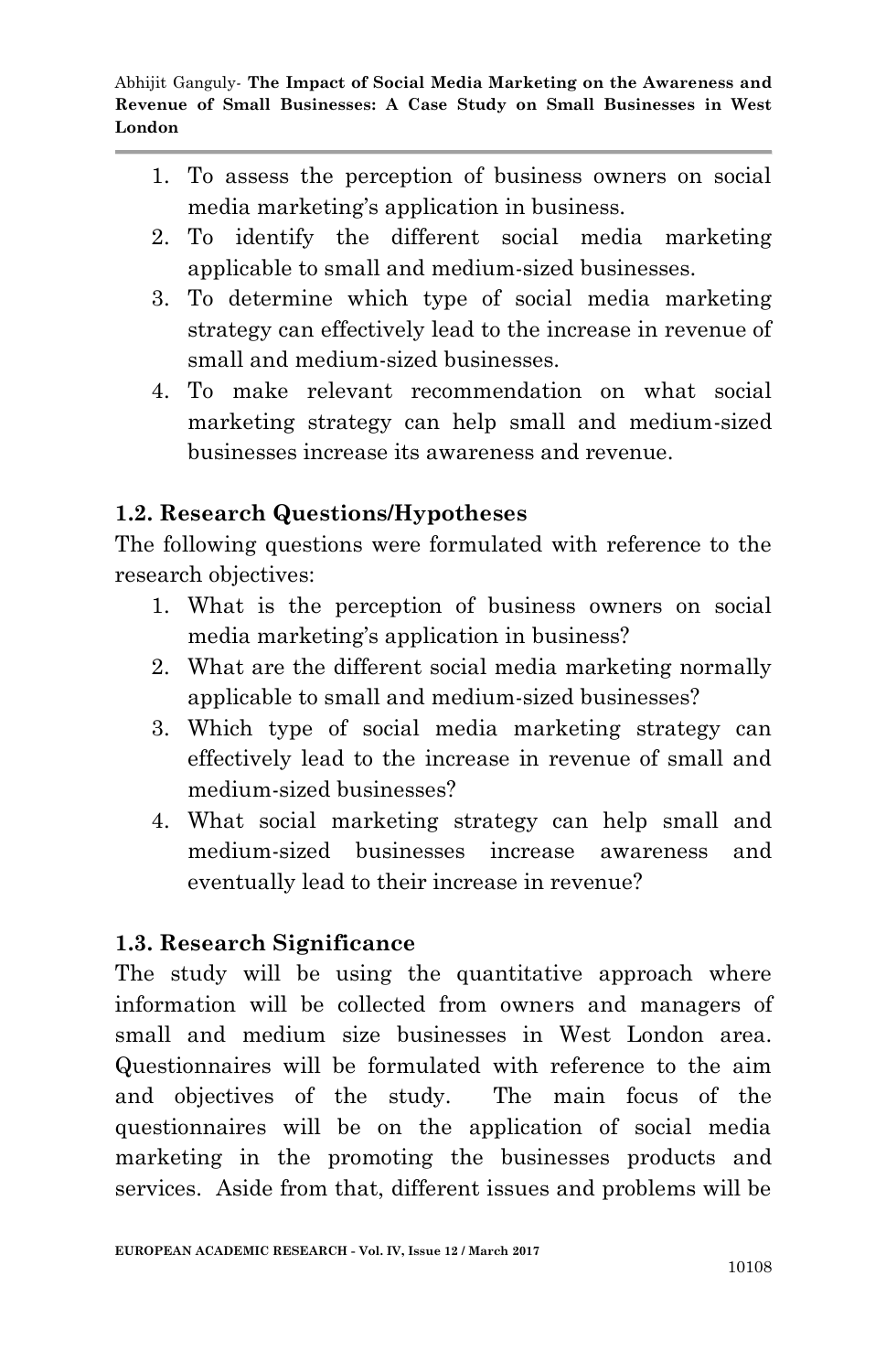explored on why they are not using social media marketing in their business. The researcher targets 50 business owners and managers as respondents in the project.

## **2. LITERATURE REVIEW**

This section presents the data and information collected from various secondary sources such as books, journals, websites and other academic resources. The information gathered has played an important part for the researcher to understand fully the study. Also, it has help in justifying the result of the survey conducted.

## **2.1. Social Media Marketing**

Technology has grown over the years and it has greatly supported businesses in their revenue generation (Wordstream.com, 2015). When Facebook and Twitter were created, its intention is to connect people and an avenue for people to socialise and communicate. Now, social media has expanded its application and is being used by businesses to build awareness of their products and services (DeMers, 2014). Companies today have recognised social media a good tool to connect to customers but there are also few business especially smaller ones thinks that it does not impact much on their revenue. For multinational businesses, what is noticeable is that they have Facebook and Twitter and this is being used as a tool for them to share whatever information related to their activities, corporate social responsibilities and its products.

### **2.2. Common Social Media Networks**

### **2.2.1 Facebook**

Facebook is probably the most popular social media site where almost the majority of people has. Facebook is a social media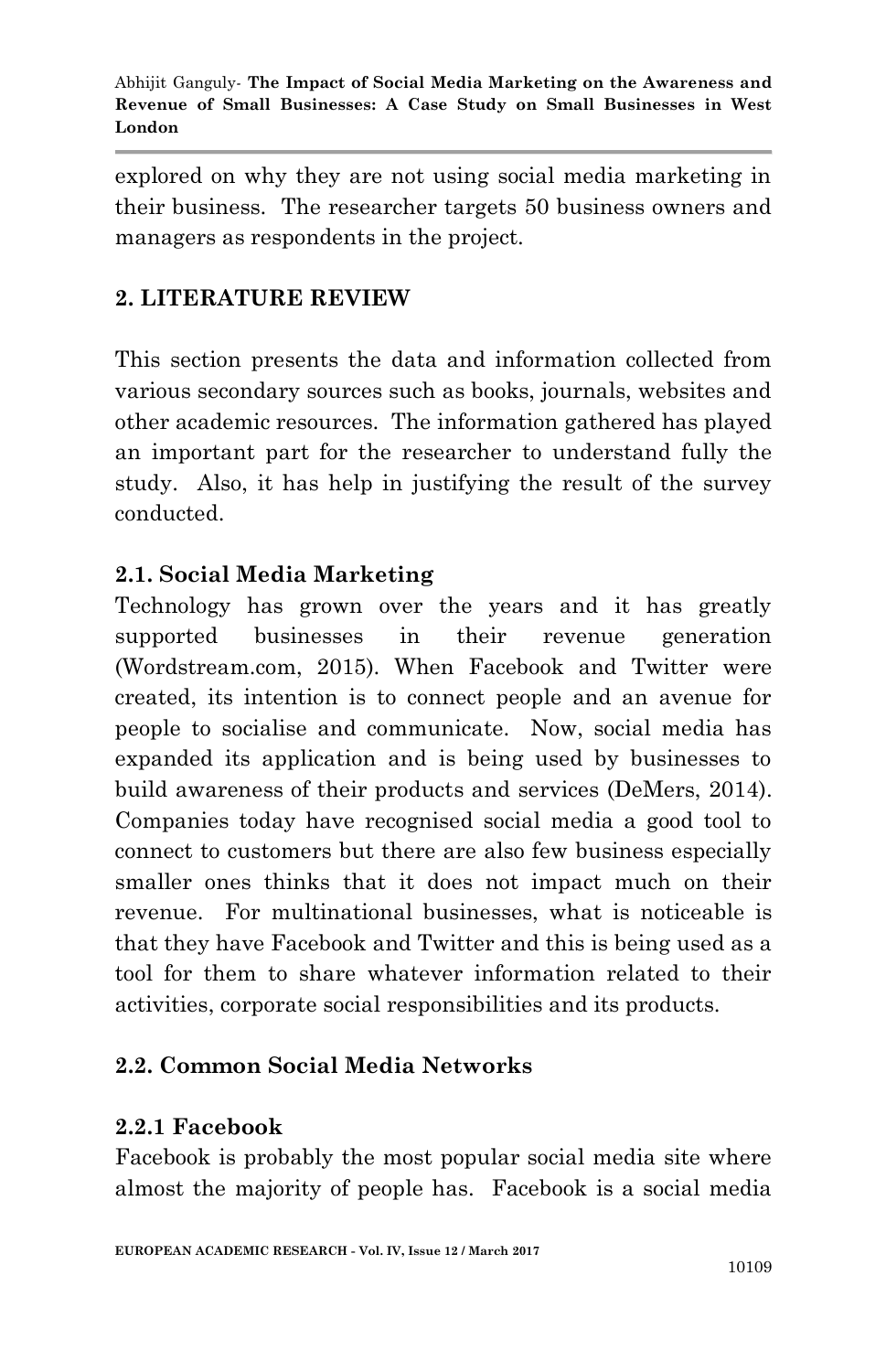site where friends and relatives can post pictures, send messages and even send email (Wordstream.com, 2015). The introduction of Facebook has slowly eliminated the use of airmails and long distances. Facebook remains to be the most common social media application which can followed by the Twitter and Instagram. Almost everybody today has his or her Facebook account. The Facebook has become a major tool use by people where they can communicate with their friends, families and relatives wherever they are. Facebook allows people to share pictures and videos for their friends to see. Facebook has become a part of people's daily activities and that is why it has been recognised as one of the best marketing tool for business to reach to people especially their customers. Twitter and Instagram are also popular where they have their own set of users. Twitter normally is for messages and twits and this is very common to youngsters and party professionals. Instagram allows people to post pictures and videos but the most important part is that people can follow other people. Ordinary individual can follow artist and see what they are doing and other things. One good application of the Instagram is that customers can follow a business where they can see whatever activities that the business does. This can be applicable to those customers loyal to business.

Facebook has given many people the chance to save money in communication and makes families closer (Loreto, 2015). In the business side, the Facebook is most widely utilised social media.

### **2.2.2 Twitter**

According to Loreto (2015) Twitter is a free social networking microblogging service where they can broadcast short posts called "Tweets". The Twitter is also popular social media but its function is not that as robust as the Facebook. Twitter has also a lot of members and it is more of the reaction of people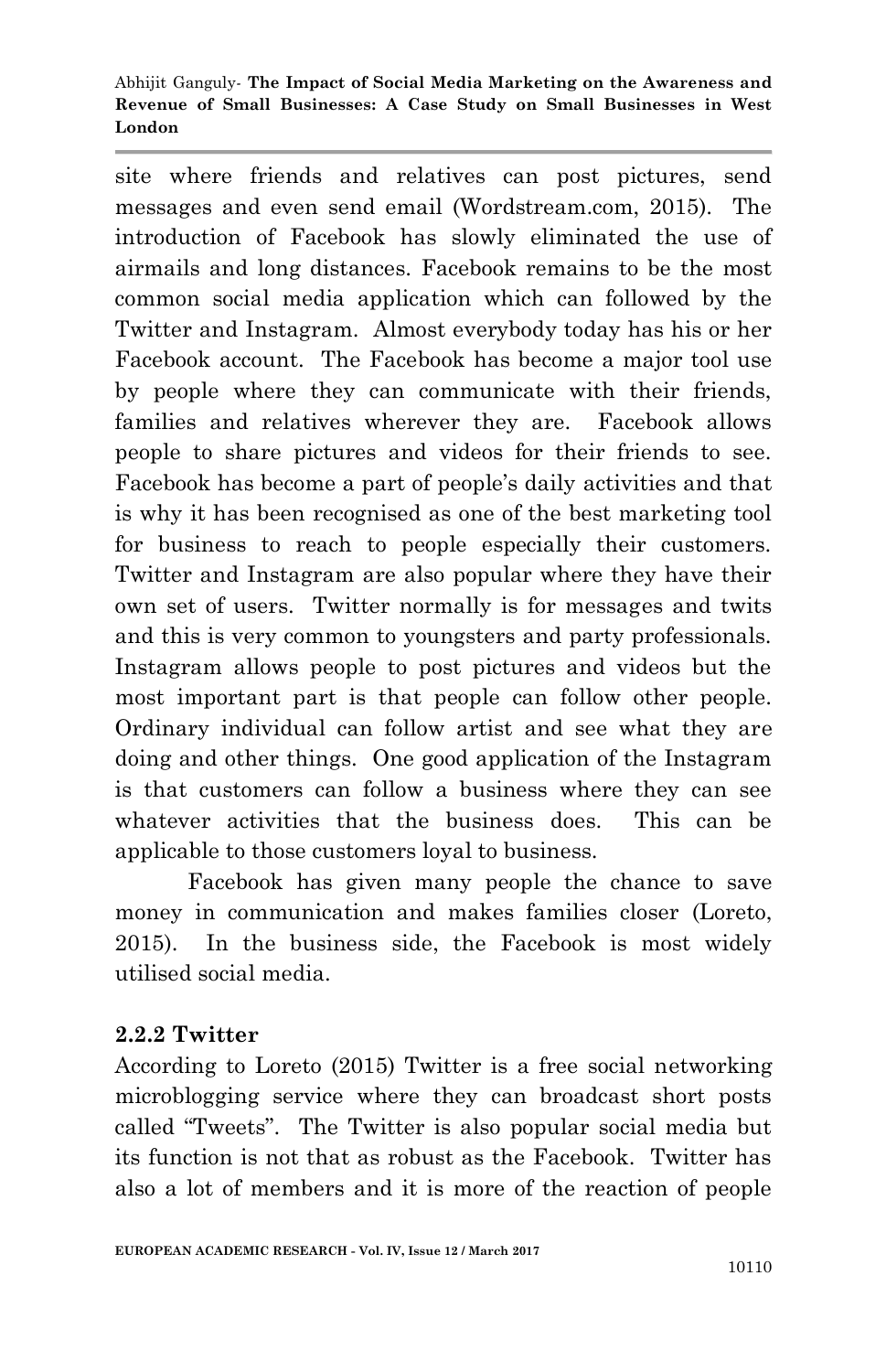towards news, happenings or events. Big businesses have also their Twitter accounts where they post some articles and news and let the public react to it.

## **2.2.3 YouTube**

Loreto (2015) defines YouTube is a free video-hosting website that allows members to store and upload videos where people can see (Loreto, 2015). The YouTube is also a popular site where everybody can upload videos where people can watch and see. The YouTube is very popular in the music industry. There are also businesses which uploads videos but not as often as the music industry. This is an area which it is not yet much exploited by businesses which might have an impact on the revenue of businesses.

### **2.2.4 LinkedIn**

LinkedIn was created for professionals to be connected. Its function is like the Facebook but it targets people working in the education, manufacturing and other forms of businesses. LinkedIn today has also expanded its use. LinkedIn is not only for professional socialisation and connection but it has been an area where jobs are posted (Wordstream.com, 2015). LinkedIn has function as an advertisement site for different companies wanting looking for people to work for their company.

### **2.3. Relationship between social media and revenue**

One important aspect in business is awareness which is a part of the business marketing mix. The marketing mix includes product quality, product price, promotion and place. Even the company has a very good product but if people do not know it, then definitely they will not be able to buy it. Advertising plays a key role in the success of every business. There are many ways of building awareness which includes above the line and below the line. Certainly, above the line advertising is very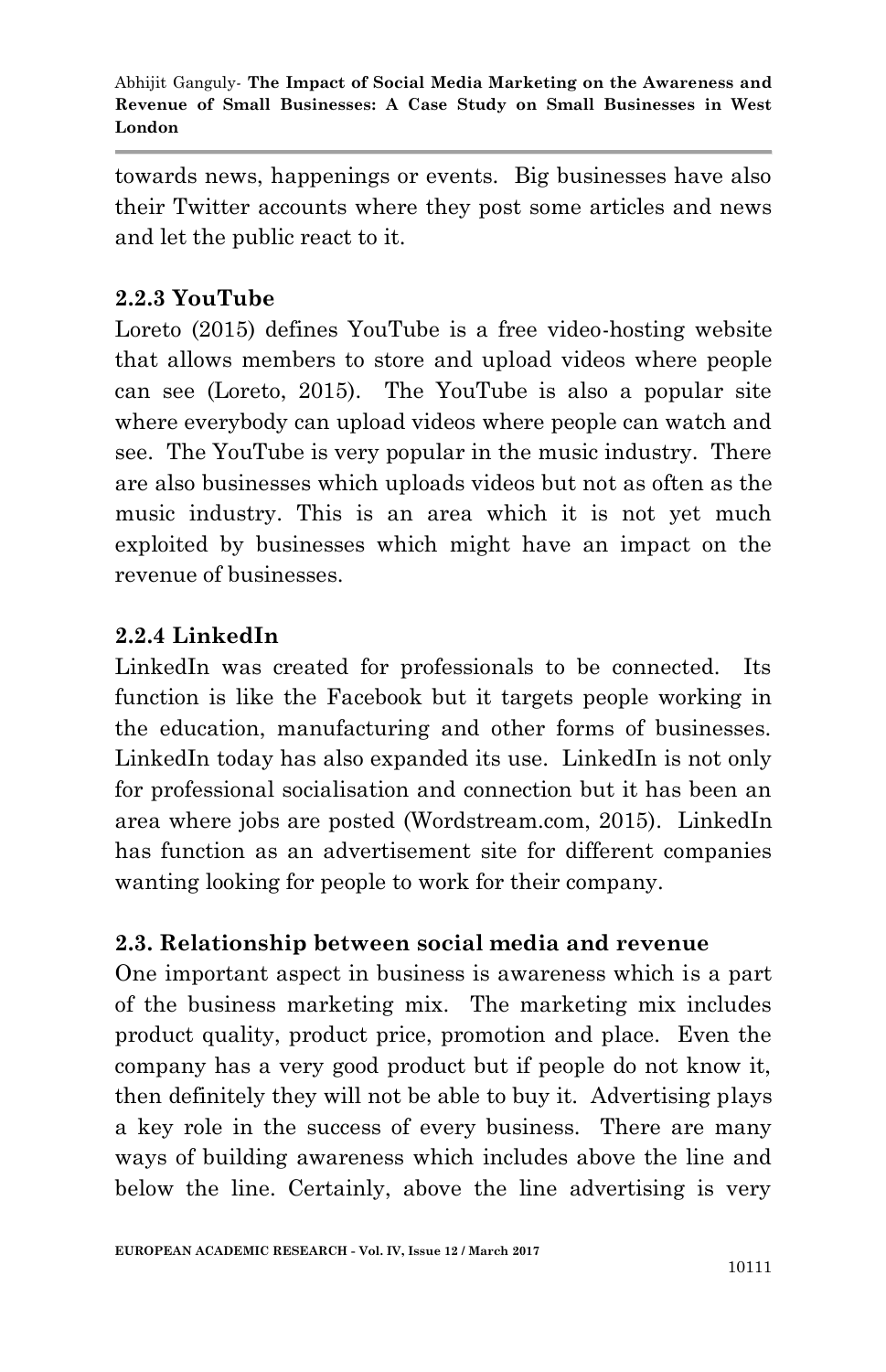effective in creative awareness but today more businesses are focusing more on reducing their operational expenses. Social media can be a good alternative to above the line advertising which can be very effective when manage properly deMers (2014).

## **2.5. Challenges in the application of Social Media Marketing in business**

- Difficulty in gathering personal information from customers
- No belief on the power of social media
- Belief that it will not work for small businesses
- Little knowledge on how to use social media in business

Several issues were identified on the reasons why smallest business owners are not using social media marketing in their business. The following reasons includes difficulty in gathering personal information, no belief on the power of social media, belief that it will not work for small businesses and little knowledge on how to use social media in business. What is noticeable in small businesses is that they are more into the traditional way of doing the businesses. Despite the new generation who are into technology, most of the businesses owner are still practicing the typical setting where they use word of mouth and leaflets adverts. There is still a great majority of business owners who thinks that social media is more of personal and social use rather than business. Even there are business owners who think that social media is very good, it might be difficult to convince other business to use it. Many people believe that it might not be as effective as it is used in big businesses. The business owners believe that small businesses have their own group of buyers and that there is no need to tell them what they are doing because they are going to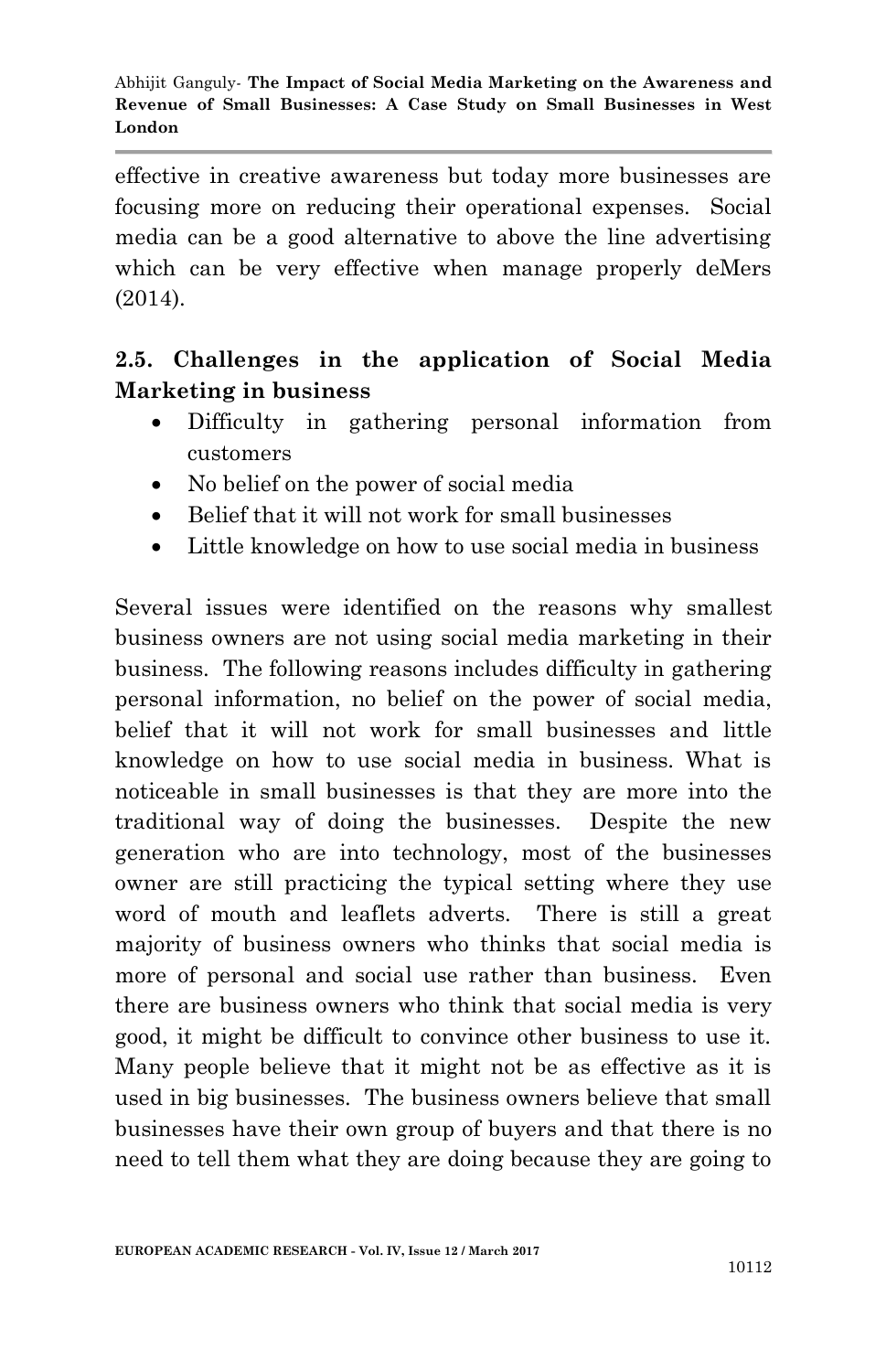their stores on a regular basis and that they know much of what they do and sell.

### **3: RESEARCH APPROACH AND STRATEGY**

Assessing the project, the appropriate research approach applicable will be the inductive approach where all the information collected from the business owners will become the basis in determining the impact of social media marketing on the revenue of businesses

## **3.1. Sample Size & Techniques**

Sample size represents the portion of the population which is considered in the study (Richard, 2005). The number of respondents in the study will be 50 business owners and managers in the west London area.Survey with the aid of questionnaires was used in the research project. Structured questionnaires were formulated with reference to the research objectives and questions. Before the questionnaires are distributed, it will be initially tested with reliability and validity.

In this research project, the sampling technique adopted was non-probability sampling. The Researcherhas approached small businesses in West London area to help in generating answers to the questionnaires formulated.

### **3.2 Research Limitations**

It can be said that the aim of the project is to investigate the impact of social media advertising on the revenue of business. The impact of social media advertising will be based on the responses from the 50 business owners. The responses from the 50 respondents does not represent the opinion of all the business owners. The study will just be revolving around social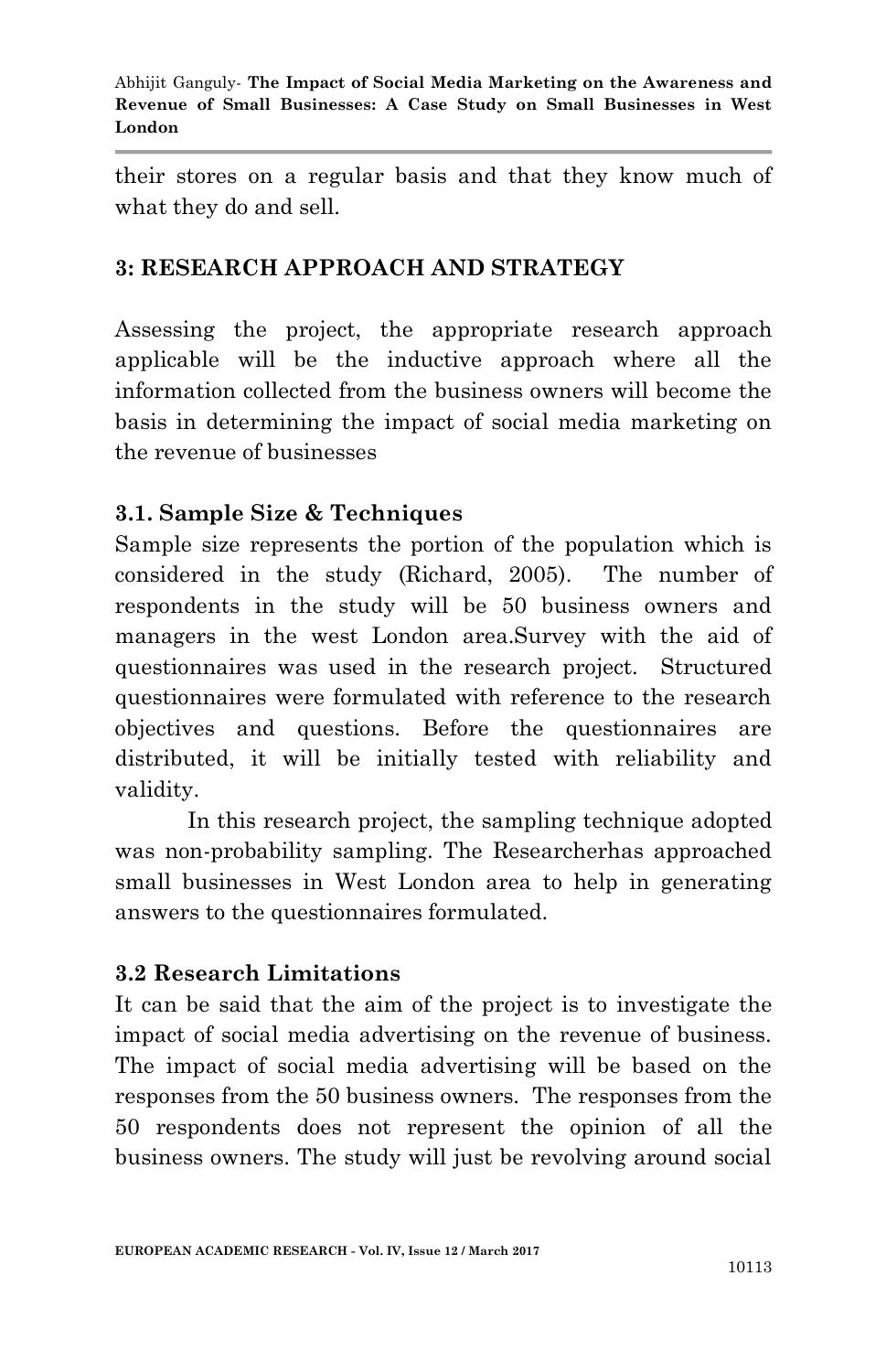media advertising, its types and its relevance to increasing the revenue of the business.

## **4: DATA ANALYSIS AND INTERPRETATION**

The chapter presents the results of the survey conducted on 50 business owners in West London area. The responses were presented in table and figures with the requisite interpretation and analysis. The interpretation and analysis were based on the information gathered and additional conversation with some of the respondents.

**Results of the Survey by Questionnaires to Business Owners**

**4.1 Do you think social media marketing can help increase the sales of small and medium sized businesses in West London area?**

| Responses          | No of Responses |
|--------------------|-----------------|
| Definitely Yes (5) |                 |
| Yes(4)             | 5               |
| Maybe $(3)$        | 17              |
| No(2)              | 18              |
| Definitely No (1)  | 6               |
| Mean               | 2.66            |

**Table 4.1 Responses on whether social media marketing can help increase the sales of small and medium sized businesses**



**Figure 4.1 Graphical presentation of the responses on whether social media marketing can help increase the sales of small and medium sized businesses**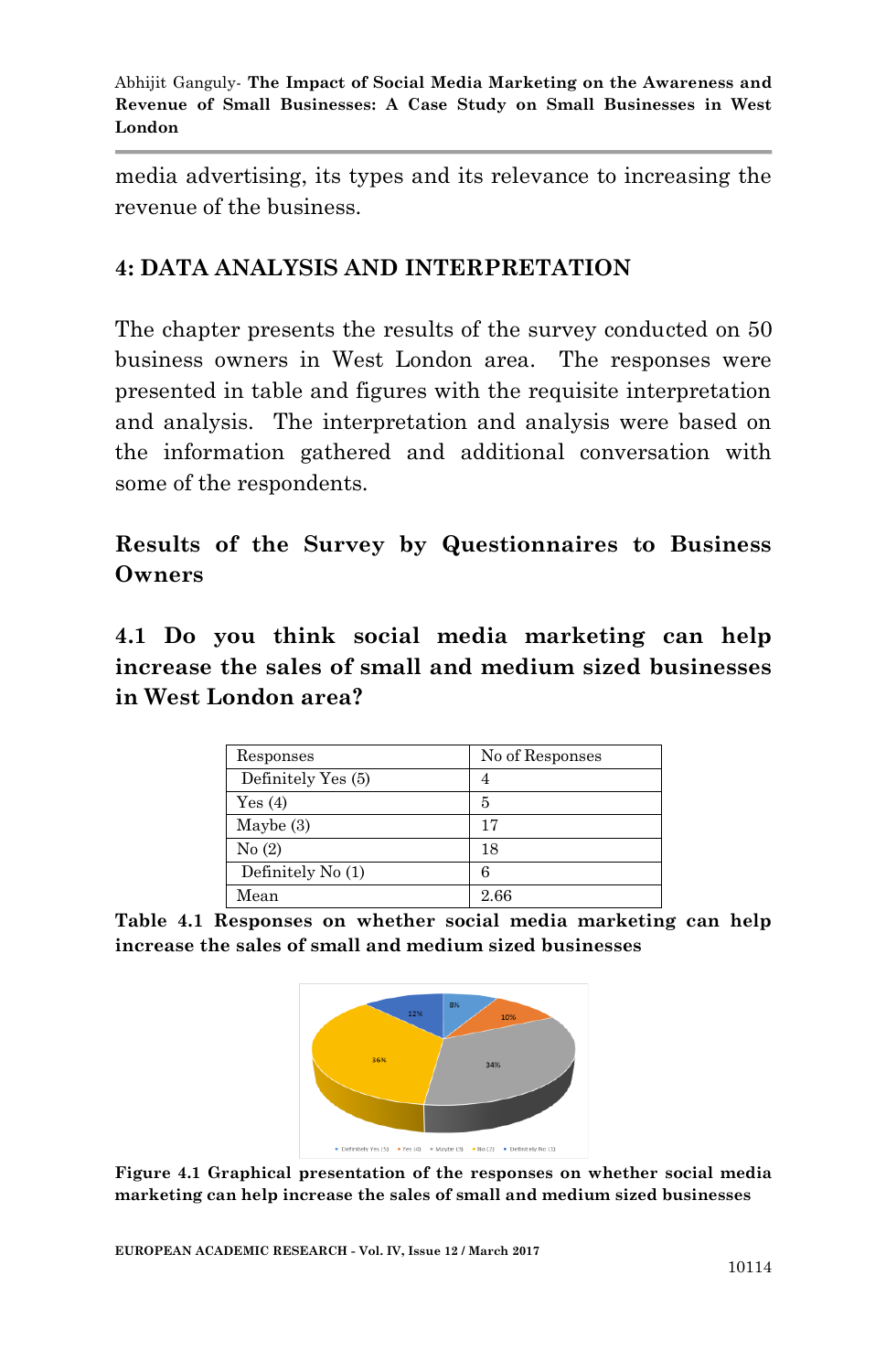#### **Interpretation and Analysis:**

The table and figure above shows the responses of the business owners on whether social media marketing can help increase the sales of small and medium-sized business. Eighteen percent of the business owners think that it can help their business increase its sales, 34% stated maybe and 48% stated that it will not. The responses indicate that many business owners seem not convince of what the social media marketing can bring to business. Majority of the businesses owners that that it might not contribute that much in increasing their sales and revenue. The mean of 2.66 suggest that there is a great percentage of business owners who thinks that social media cannot contribute much in increasing their sales. When social media such as the Facebook, Instagram, you tube and Twitter were introduced, it was mainly intended for socialisation whether people can send messages and post pictures which they want their friends to see. As time goes by, social media applications have become a major tool for businesses where they can show communicate with their customers and at the same time showcase their products and services. Many businesses have recognised the relevance of social media. Social media applications have become the common grounds of most families, friends and relatives. Many businesses believed that once a member of the family knows about certain product and that they are satisfied, it will just circulate in their circle. The most effective adverts are through word of mouth of those satisfied customers which they can share via social media.

In the survey, it is just sad to say that there are still a lot of businessman who are not utilising technology which is cheap and can create awareness to their products and services.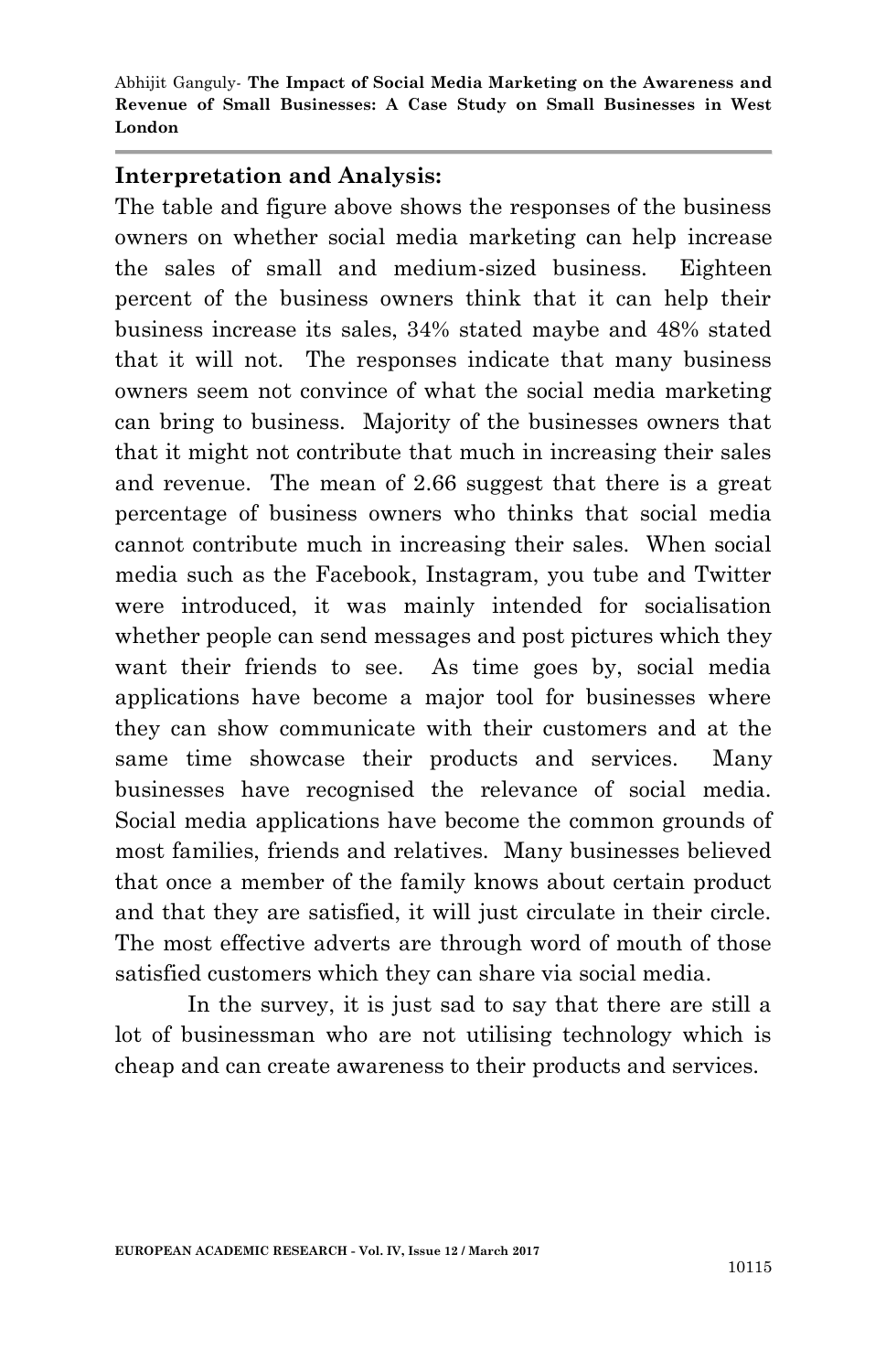**4.2 Common perception of business owners today is that social media only applies to big businesses, do you believed on this?**

| Responses          | No of Responses |
|--------------------|-----------------|
| Definitely Yes (5) |                 |
| Yes(4)             | З               |
| Maybe $(3)$        | 8               |
| No(2)              | 25              |
| Definitely No (1)  | 10              |
| Mean               | 2.32            |

**Table 4.2 Perception of business owners on whether social media only applies to big businesses**



**Figure 4.2 Graphical presentation of the perception of business owners on whether social media only applies to big businesses**

### **Interpretation and Analysis:**

The table and figure above shows the responses of the small business owners on whether the social media marketing is only for big businesses. Many multinational businesses today have embrace social media as an effective marketing tool for businesses to create awareness and improve their brand. Due to the fact that it is adopted by biggest companies, some small business owners think that it is not so much applicable for smaller businesses. Fourteen percent of the business owners think that social media marketing is for the big businesses, 16% of the respondents stated maybe and 70% stated no. It is good to know that there is a great percentage of businesses owners who thinks that not social media marketing is not only for the big business. Despite some of them not using social media marketing in their business, they still believed that it can also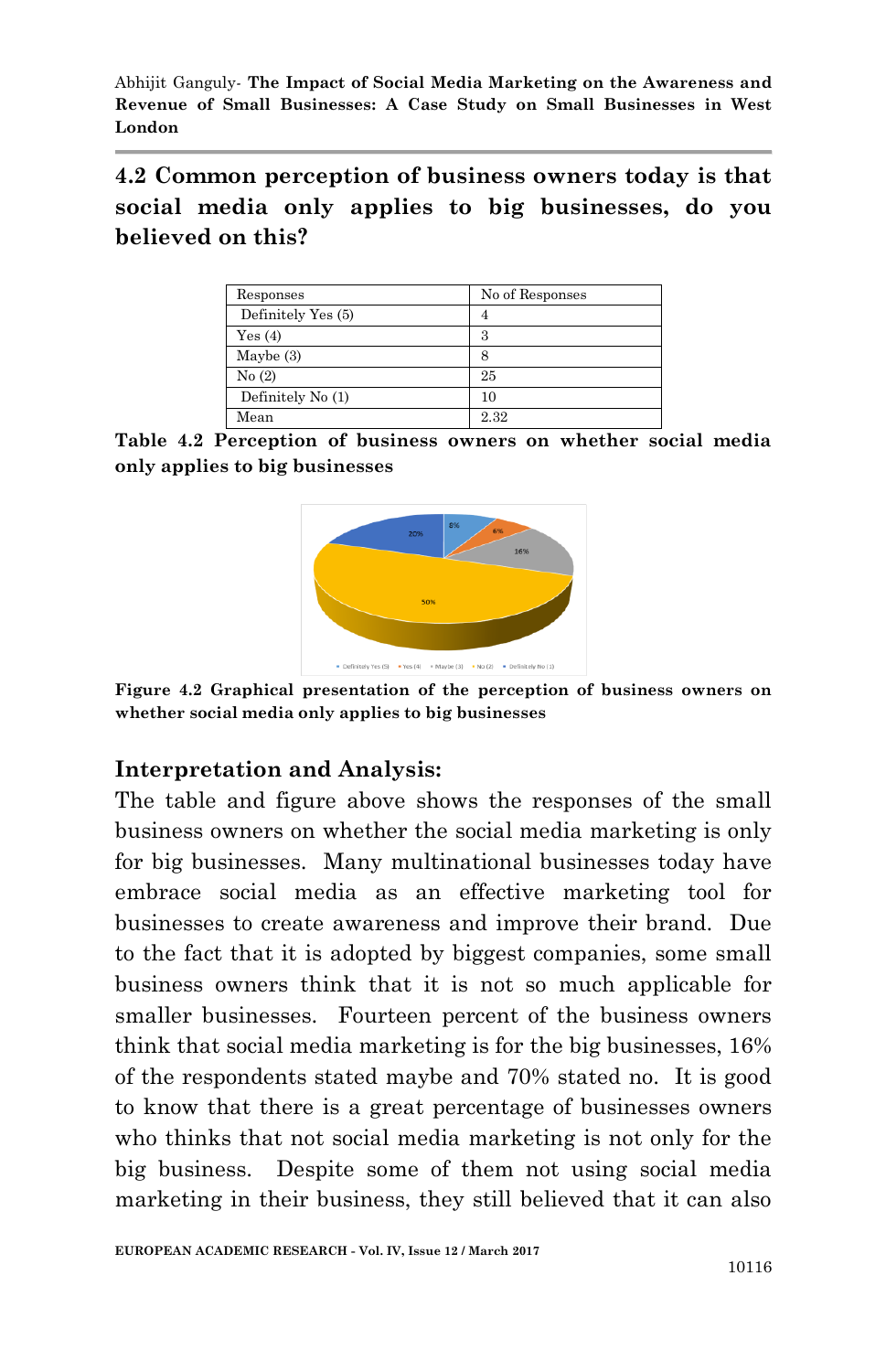be applicable to smaller businesses. The mean of 2.32 suggest that there are great numbers of businesses owners who believed that it can also be applicable to small businesses which is an indication that they might opt to try and adopt social media marketing in their business. One good thing about social media is its cheapness and its links. The belief of mist people that social media advertising is only for big businesses might be wrong. Often the target customers of small businesses are those people within the local area. If all the people in the area are aware of what you offer and other extras the business provide, it might persuade them to come regularly for the business. Common scenario is that we taught of small businesses as a place where we go through when we run out of suppliers but actually it is not. Some small businesses even offer other products which are not found in bigger supermarkets. In typical cash and carry, the size of the business might be small but there can be more products there which cannot be found from larger superstores.

### **4.3 Are you active in social media on a personal level?**

| Responses          | No of Responses |
|--------------------|-----------------|
| Definitely Yes (5) | 15              |
| Yes(4)             | 11              |
| Somehow (3)        | 16              |
| No(2)              | З               |
| Definitely No (1)  | 5               |
| Mean               | 3.56            |

**Table 4.3 presentation of the responses on whether the business owners are active on social media**

## **Interpretation and Analysis:**

The main purpose of this question is to determine whether the business owners are familiar with the social media which can provide an insight on the reason why they are not using social media marketing in their business. Fifty-two percent of the business owners stated that they are active on social media,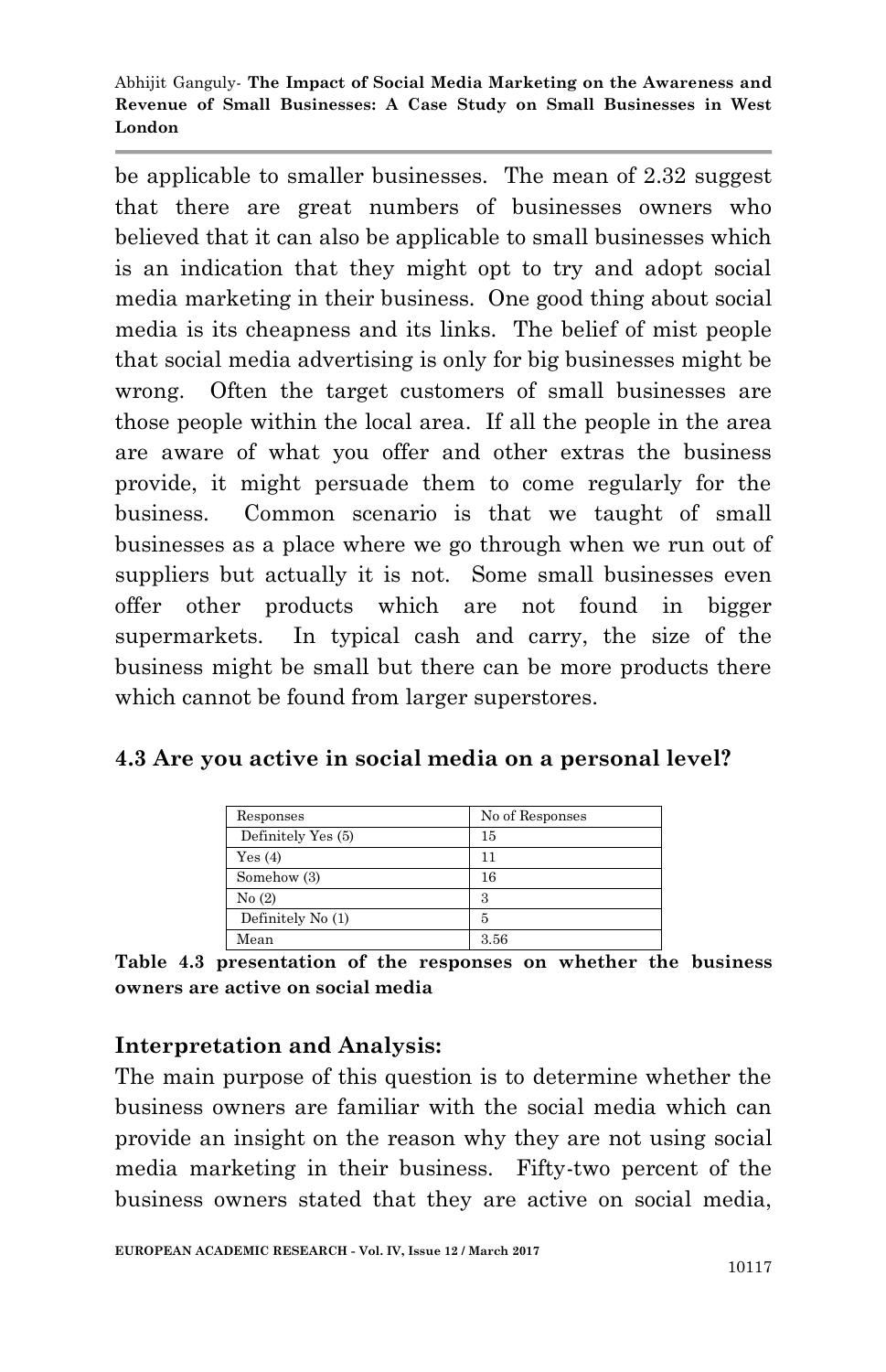32% stated somehow and 16% stated that they are not active. More than half of the business owners stated that they are active. Adding the 52% of active social media users to the 32% occasional social media users can suggest that there will just be less effort to spend to teach them how to use social media marketing in their business. Facebook, Twitter and Instagram are simple social media applications. Once the person knows how to use social media applications, adopting it in business to showcase new products and informing customers will not be difficult. The social media applications such as the Facebook and Instagram, there is an option for business to use and they can use it to promote their products and services which their customers can see. The biggest challenge maybe for the use of social media marketing in business is how to connect with customers and how to gather information that can be used to link with them using the different social media applications.

## **4.4 Are you aware that the Facebook, Instagram and Twitter are tools used by business to advertise their products and services?**

| Responses          | No of Responses |
|--------------------|-----------------|
| Definitely Yes (5) | З               |
| Yes(4)             | 6               |
| Somehow (3)        | 8               |
| No(2)              | 25              |
| Definitely No (1)  | 8               |
| Mean               | 2.42            |

**Table 4.4 Awareness of the business owners on whether the Facebook, Instagram and Twitter can be used as tools for business to advertise their products and services.**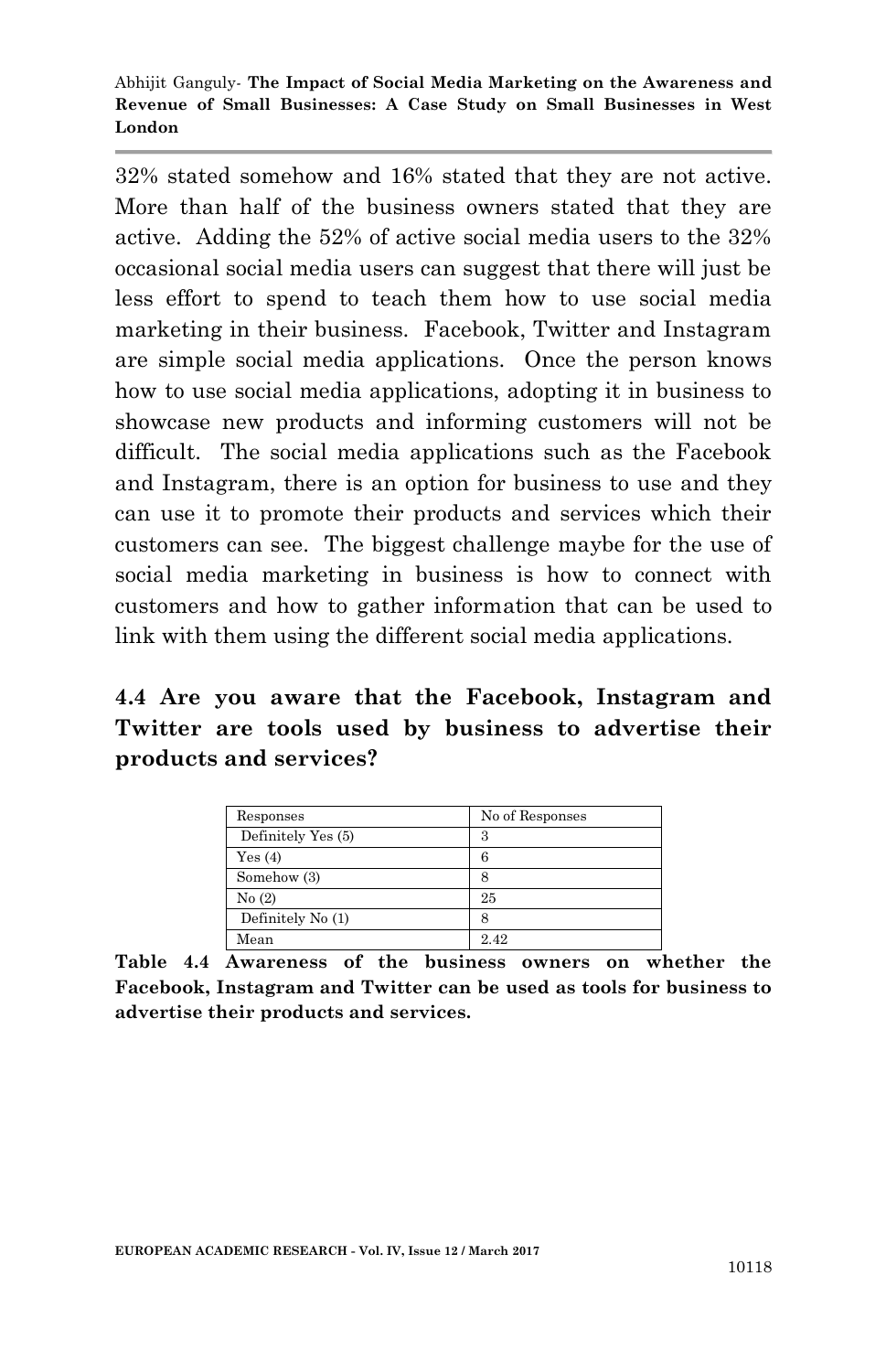

**Figure 4.4 Graphical presentation of the awareness of the business owners on whether the Facebook, Instagram and Twitter can be used as tools for business to advertise their products and services.**

#### **Interpretation and Analysis:**

The table and figure above shows the responses of the business owners on whether the Facebook, Instagram and Twitter can be used as tools for business to advertise their products and services. Eighteen percent of the businesses are aware of the use of the social media applications in business, 12% seems to have little knowledge on its building awareness capability and 66% are not aware of its use in business. In one of the questions ask, many stated that they are using social media. The result suggested most business owner's thinks that social media application is for socialisation with friends, relatives and family but they do not know of its potential as a marketing tool for the business. The mean of 2.42 suggest that majority of the business owners are not knowledgeable on how they can use social media in business. The researcher was able to speak to some of the business owners and they stated that they are very active in social media particularly in Facebook. Some stated that it takes much of their time socialising with their friends and reading the post and watching the pictures uploaded by their friends. Further speaking to the business owners, they do not have much time to explore the other uses of social media applications because of the workloads that they have and more often they just rely mostly on loyal and return customers. Based on the interaction with the different owners, there were large number of business owners who were not so much incline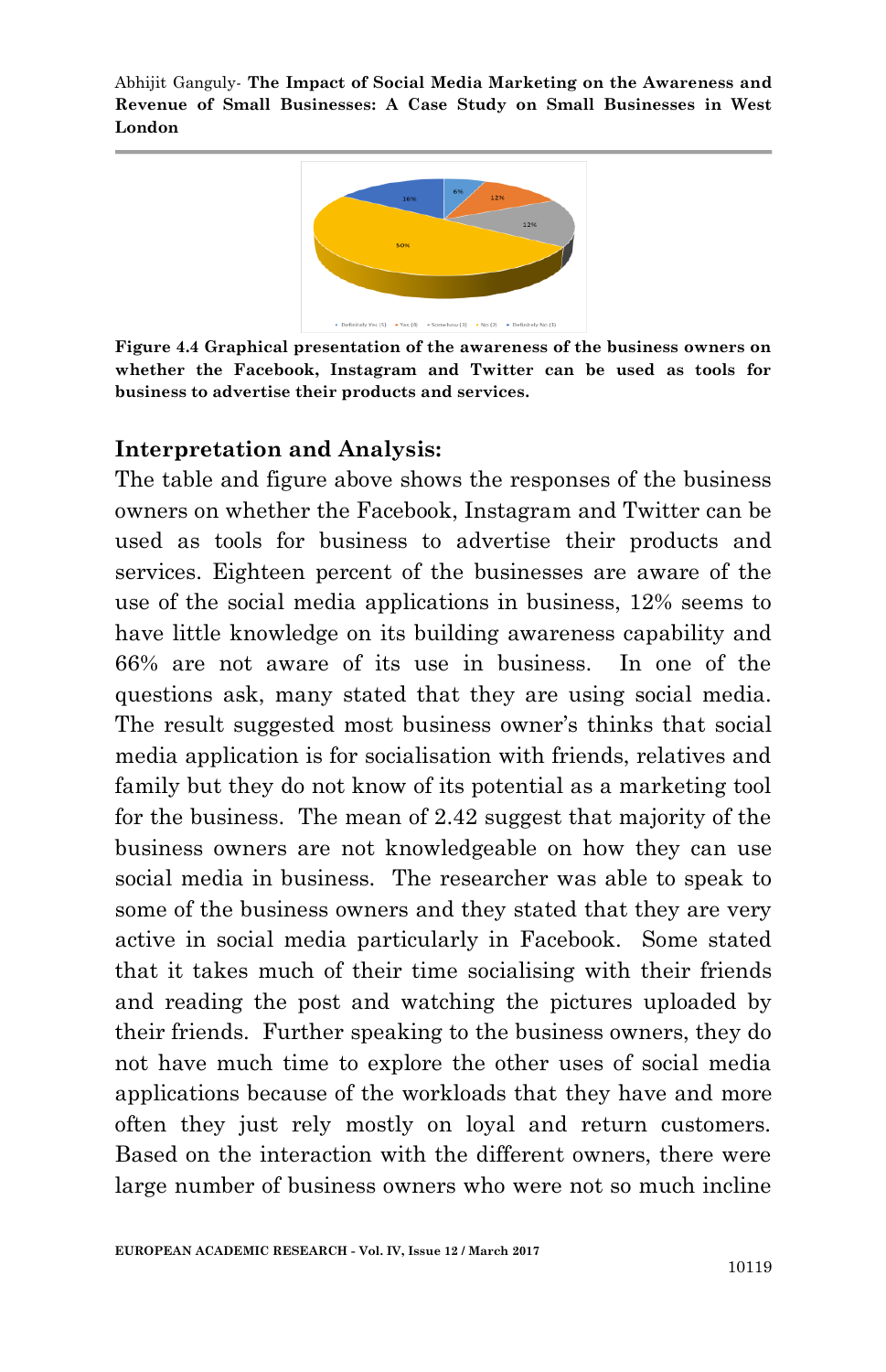into technology and maybe this is one of the reasons why social media marketing is not used in small and medium size businesses. Some say that there is no need for social media advertising because they only cater to the local people and nearly customers.

# **4.5 Having a bit of understanding of social media, do you think it can create awareness for your products and business?**

| Responses          | No of Responses |
|--------------------|-----------------|
| Definitely Yes (5) | 8               |
| Yes(4)             | 5               |
| Somehow (3)        | 17              |
| No(2)              | 11              |
| Definitely No (1)  | 9               |
| Mean               | 2.84            |

**Table 4.5 Responses on whether having an understanding of social media can lead to business owners using it to create awareness for their products and services**



**Figure 4.5 Graphical presentation on the responses on whether having an understanding of social media can lead to business owners using it to create awareness for their products and services**

## **Interpretation and Analysis:**

The table and figure above shows the responses of the business owners on whether having an understanding of social media can lead to business owners using it to create awareness for their products and services. Thirty-four percent of the business owners agree that having an understanding on social media will make it easier for them to use it in building awareness, 34% stated somehow and 40% stated that it will not. The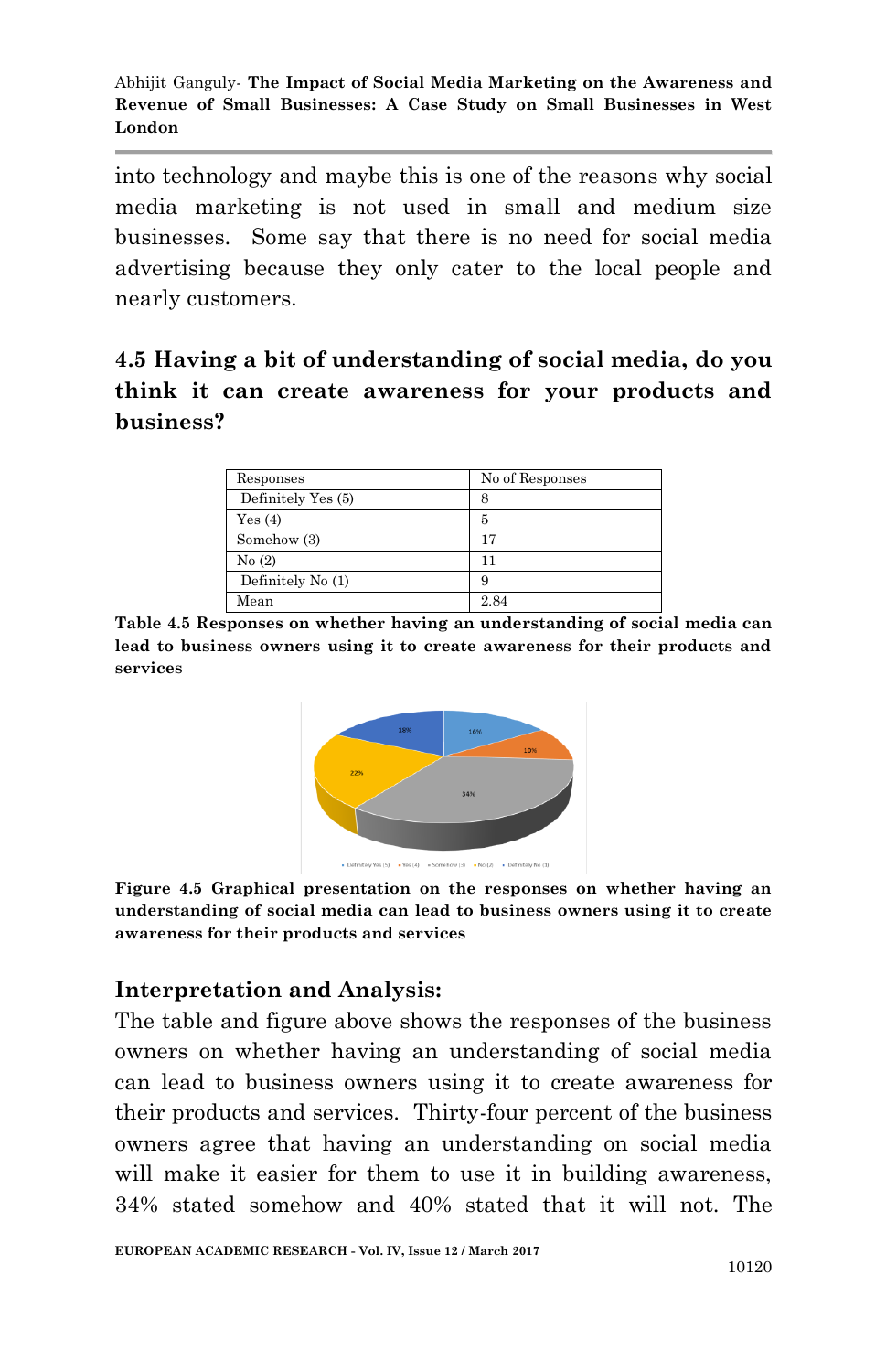responses were divided where the higher percentage suggesting that even they have understanding on social media it does not mean that they will apply it in building awareness for their products and services. The majority of the business owners stated that having an understanding on social media does not guarantee them using it in their business. They reiterated that in the business there is a business plan that they normally implement. If social media is a part or an option in their business or marketing plan, then definitely they will adopt in the business. Having an understanding or knowledge on the different social media applications is a good thing because it can give them some idea on how to use it and at the same time make them realise its importance in the business. But is just sad that many businesses do not use social media. Majority of the people today uses Facebook, Instagram and even Twitter but the most common one is the Facebook. If a business has its own business account, somehow this can be accessible to few people which can grow over the years and eventually use as part of the marketing tool for the business. What is evident today being that big companies are using it as a tool to create awareness for their business, products and services. One good thing about the social media is that it is not expensive all the business has to do develop and have more connections.

#### **4.6 Which among the social media marketing do you think can be applicable to small and medium-sized businesses particularly in West London area?**

| Responses | No of Responses |
|-----------|-----------------|
| Facebook  | 31              |
| Twitter   | 13              |
| You tube  | 9               |
| Instagram | 4               |
| Total     | 50              |

**Table 4.6 Responses on which social media marketing can be applicable to small and medium-sized businesses particularly in West London area**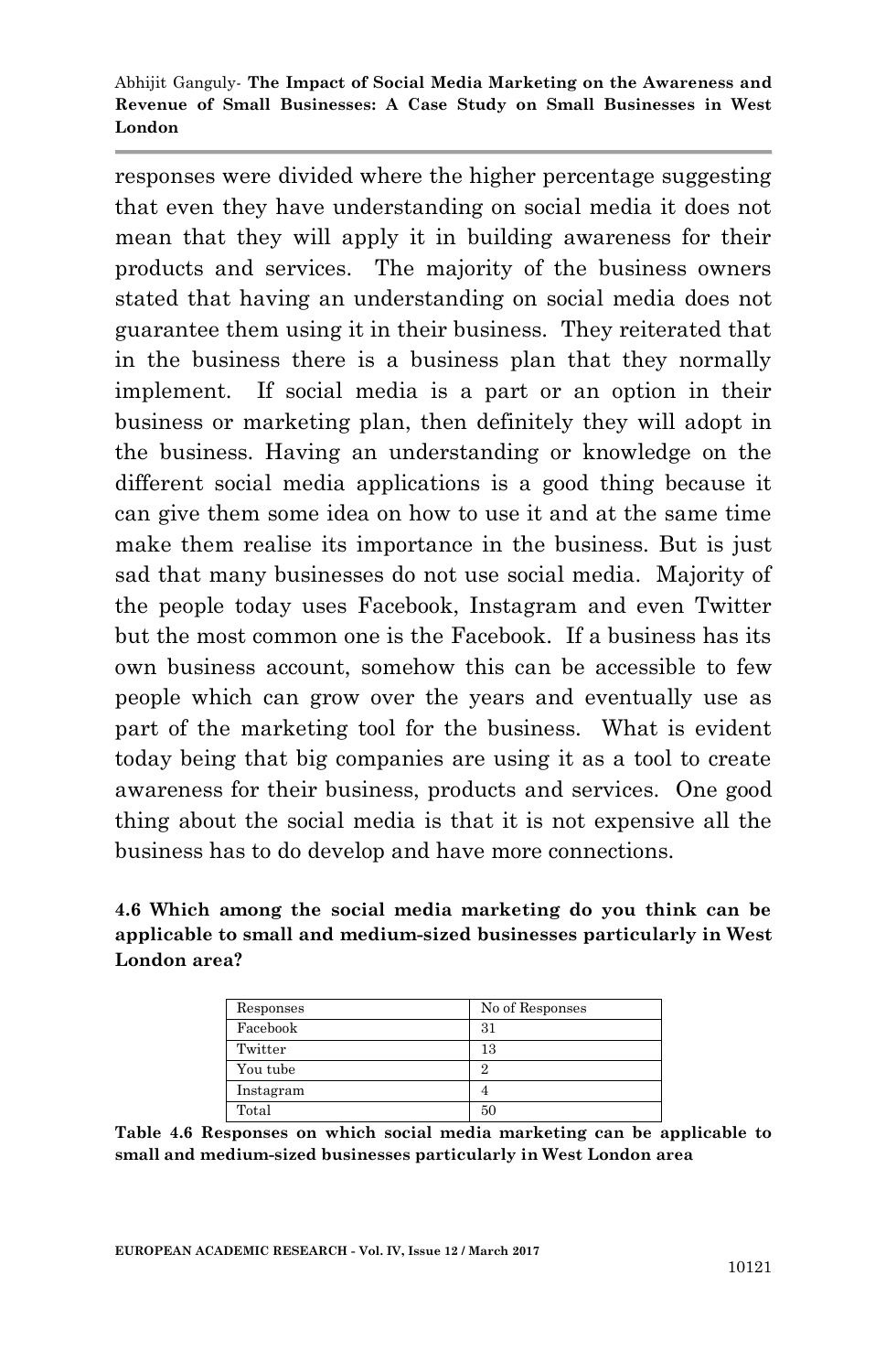#### **Interpretation and analysis:**

The table and figure above shows the responses of the business owners on which social media marketing can be applicable to small and medium-sized businesses particularly in West London area. In the survey, majority of the business owners think that the Facebook is the best social media marketing tool that they use in their business. Sixty-two percent of the businesses owners agreed that Facebook is the best tool, followed by Twitter which is 26%, 8% for Instagram and 4% on You tube. Facebook remains to be the most common social media application which can followed by the Twitter and Instagram. Almost everybody today has his or her Facebook account. The Facebook has become a major tool use by people where they can communicate with their friends, families and relatives wherever they are. Facebook allows people to share pictures and videos for their friends to see. Facebook has become a part of people's daily activities and that is why it has been recognised as one of the best marketing tool for business to reach to people especially their customers. Twitter and Instagram are also popular where they have their own set of users. Twitter normally is for messages and twits and this is very common to youngsters and party professionals. Instagram allows people to post pictures and videos but the most important part is that people can follow other people. Ordinary individual can follow artist and see what they are doing and other things. One good application of the Instagram is that customers can follow a business where they can see whatever activities that the business does. This can be applicable to those customers loyal to business.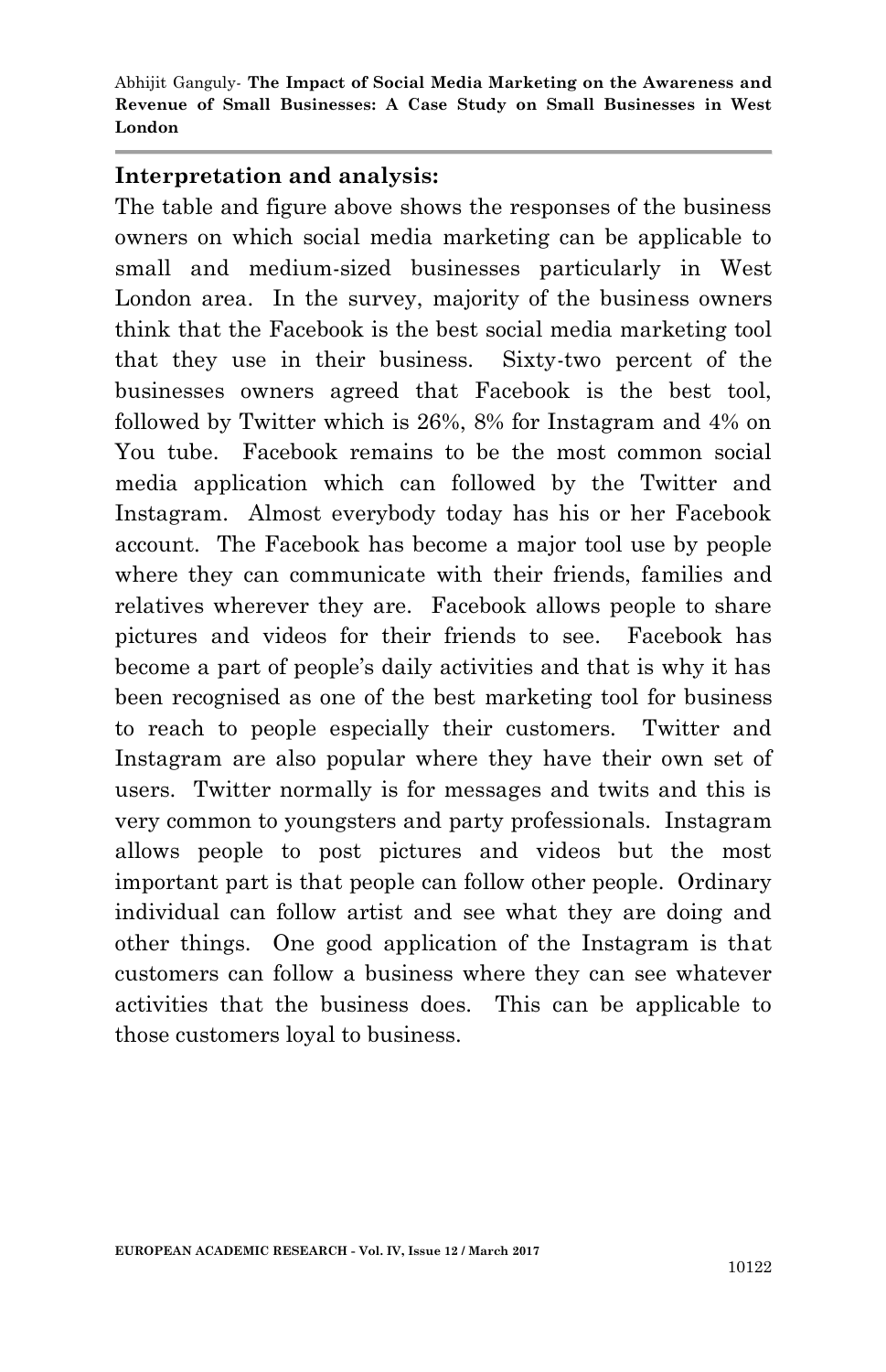# **4.7 What do you think prevents small and medium-sized businesses from using social media marketing as a tool for creating awareness in business?**

Responses:

- Difficulty in gathering personal information from customers
- No belief on the power of social media
- Belief that it will not work for small businesses
- Little knowledge on how to use social media in business

## **Interpretation and Analysis:**

In the survey conducted, several issues were identified on the reasons why smallest business owners are not using social media marketing in their business. The following reasons includes difficulty in gathering personal information, no belief on the power of social media, belief that it will not work for small businesses and little knowledge on how to use social media in business. What is noticeable in small businesses is that they are more into the traditional way of doing the businesses. Despite the new generation who are into technology, most of the businesses owners are still practicing the typical setting where they use word of mouth and leaflets adverts. There is still a great majority of business owners who thinks that social media is more of personal and social use rather than business. Even there are business owners who think that social media is very good, it might be difficult to convince other business to use it. Many people believe that it might not be as effective as it is used in big businesses. The business owners believe that small businesses have their own group of buyers and that there is no need to tell them what they are doing because they are going to their stores on a regular basis and that they know much of what they do and sell.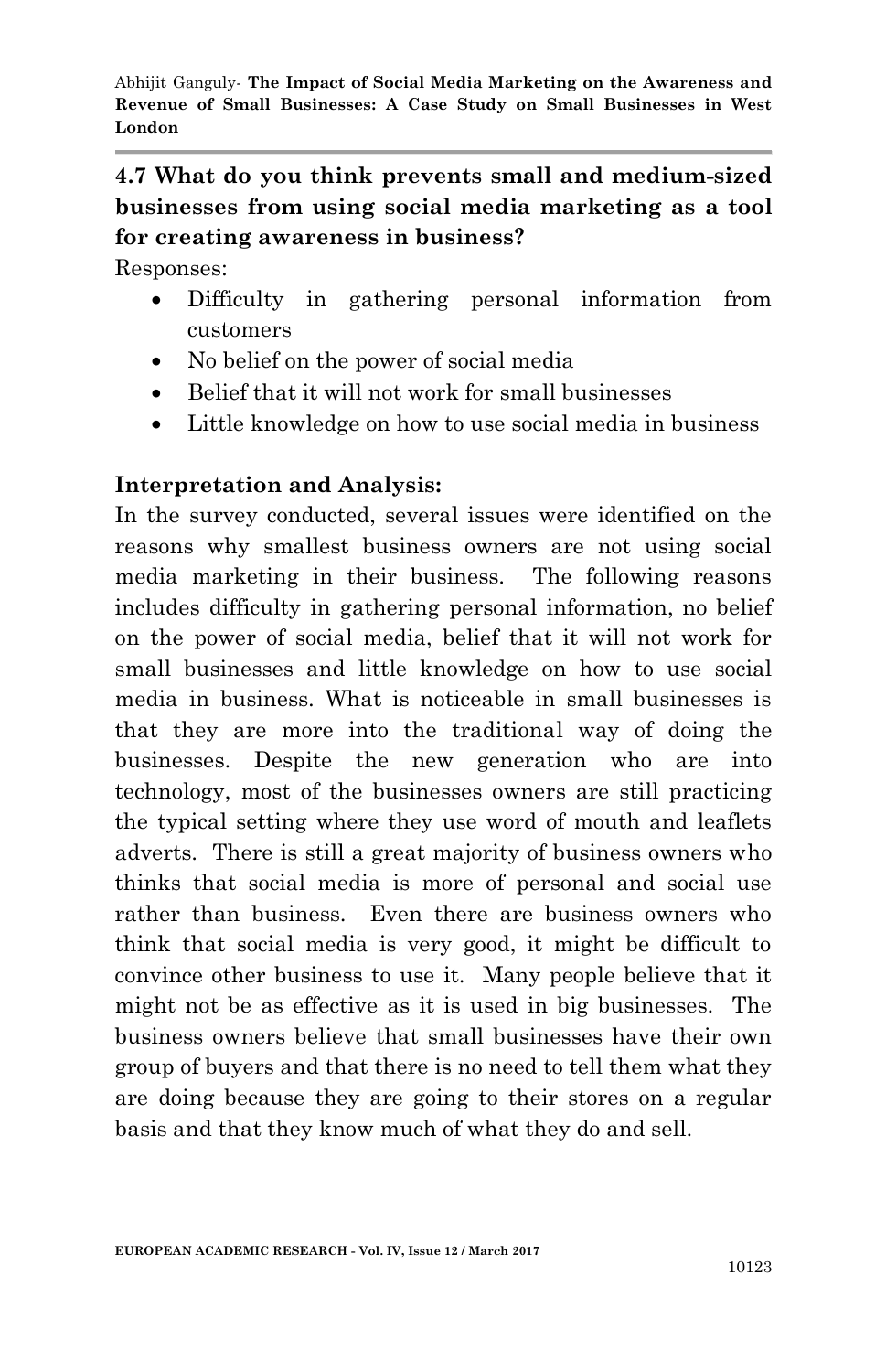**4.8 Relying on passers-by alone does not create much revenue for the business. Are you willing to try social media marketing in your business awareness?**

| Responses          | No of Responses |
|--------------------|-----------------|
| Definitely Yes (5) | 13              |
| Yes(4)             | 17              |
| Somehow (3)        | 12              |
| No(2)              | 5               |
| Definitely No (1)  | З               |
| Mean               | 3.64            |

**Table 4.8 Responses on whether the business owners are willing to try social media marketing in creating awareness for their business**

## **Interpretation and Analysis:**

The table and figure above shows the responses of the business owners on whether they are willing to try social media marketing in creating awareness for their business, products and services. The responses were very positive where 60% of them stated that they are willing to try, 24% stated maybe and 16% stated no. Despite having 40% of businesses a little bit hesitant to try social media in business, it is still good thing as there is majority who are willing tom do it and if they are successful, it might persuade some of them to also use it. The mean of 3.64 suggest that there is a great possibility that the business owners will try social media marketing in their business. Some businessman today is a bit reluctant to try new things for their business. Social media marketing does not require much of capitalisation for business. All the business can do is to learn how social media works and how it can be implemented in business. Social media users of Facebook, Twitter and Instagram will not have difficulty in using in their business. In the survey conducted, there are still majority of business owners who are at the age higher than 50s and for them they said that they do not anymore have the time to explore other strategies. They also stated that their businesses have been operating for too long and that they do not need to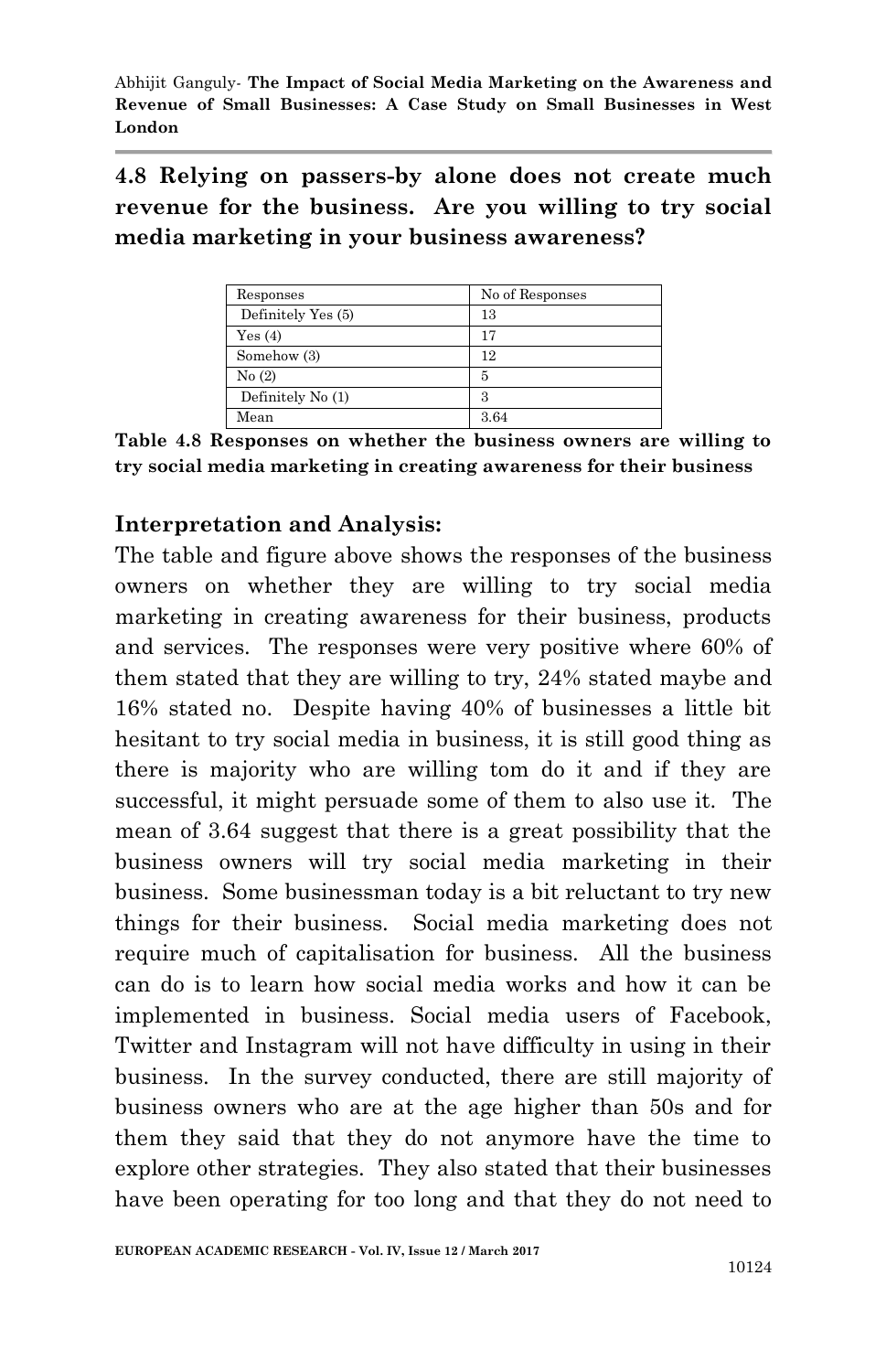create adverts because everybody in the community and nearly community knows about their business. As a researcher, what is frustrating is the reluctance of some older business owners to use social media marketing. Some business owners do not even want to try so that they can see what its effect in business is. Probably the best thing to convince them is to give them examples on small businesses or online businesses which has succeeded because of social media marketing.

# **4.9 Which among the social media marketing can fit to the nature of small and medium-sized businesses?**

| Responses | No of Responses |
|-----------|-----------------|
| Facebook  | 29              |
| Twitter   | 14              |
| You tube  |                 |
| Instagram | 6               |
| Total     | 50              |

**Table 4.9 Responses on social media marketing can fit to the nature of small and medium-sized businesses**

## **Interpretation and Analysis:**

The table and figure above shows the responses of the business owners on what social media they think can fit in the nature of small and medium-sized businesses. There was an indication in the research of the awareness of the business owners on the different social media application and that they themselves have social media accounts. Fifty percent of the business owners stated that Facebook is the best fit for small and medium sized businesses, 28% suggested that it is the Twitter, 12% stated the Instagram and 2% for the YouTube. The responses of the businesses owners are very much relevant considering the number of people who are having a Facebook account. Assessing the number of people using Facebook, there may be more users as compared to the Instagram, Twitter and YouTube.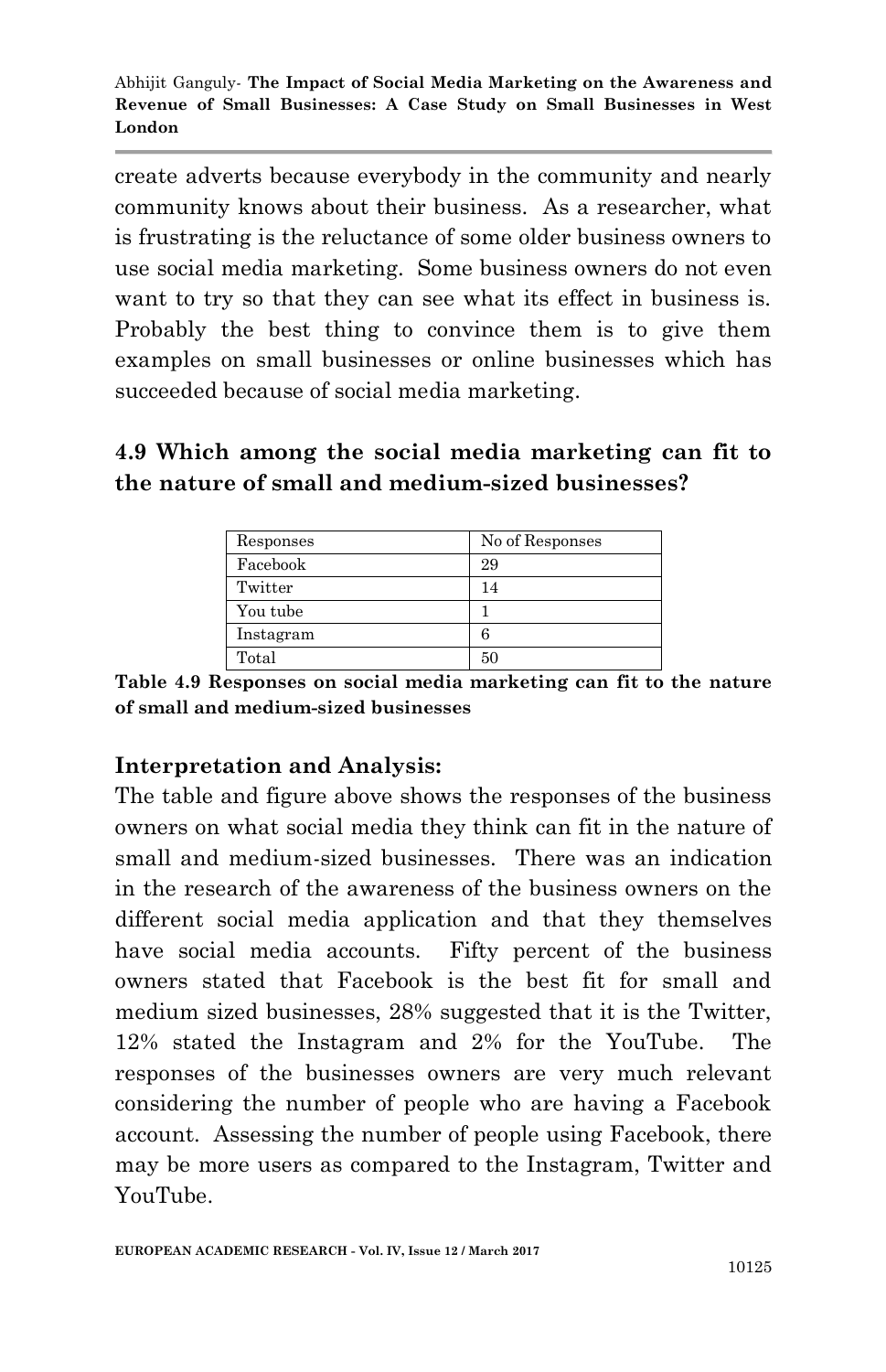### **4.10 Summary of Results**

4.1 Eighteen percent of the business owners think that it can help their business increase its sales, 34% stated maybe and 48% stated that it will not. The responses indicate that many business owners seem not convince of what the social media marketing can bring to business. Majority of the businesses owners that that it might not contribute that much in increasing their sales and revenue. The mean of 2.66 suggest that there is a great percentage of business owners who thinks that social media cannot contribute much in increasing their sales.

4.2 Fourteen percent of the business owners think that social media marketing is for the big businesses, 16% of the respondents stated maybe and 70% stated no. It is good to know that there is a great percentage of businesses owners who thinks that not social media marketing is not only for the big business. Despite some of them not using social media marketing in their business, they still believed that it can also be applicable to smaller businesses. The mean of 2.32 suggest that there are great numbers of businesses owners who believed that it can also be applicable to small businesses which is an indication that they might opt to try and adopt social media marketing in their business. One good thing about social media is its cheapness and its links.

4.3 Fifty-two percent of the business owners stated that they are active on social media, 32% stated somehow and 16% stated that they are not active. More than half of the business owners stated that they are active. Adding the 52% of active social media users to the 32% occasional social media users can suggest that there will just be less effort to spend to teach them how to use social media marketing in their business. Facebook, 4.4 Eighteen percent of the businesses are aware of the use of the social media applications in business, 12% seems to have little knowledge on its building awareness capability and 66%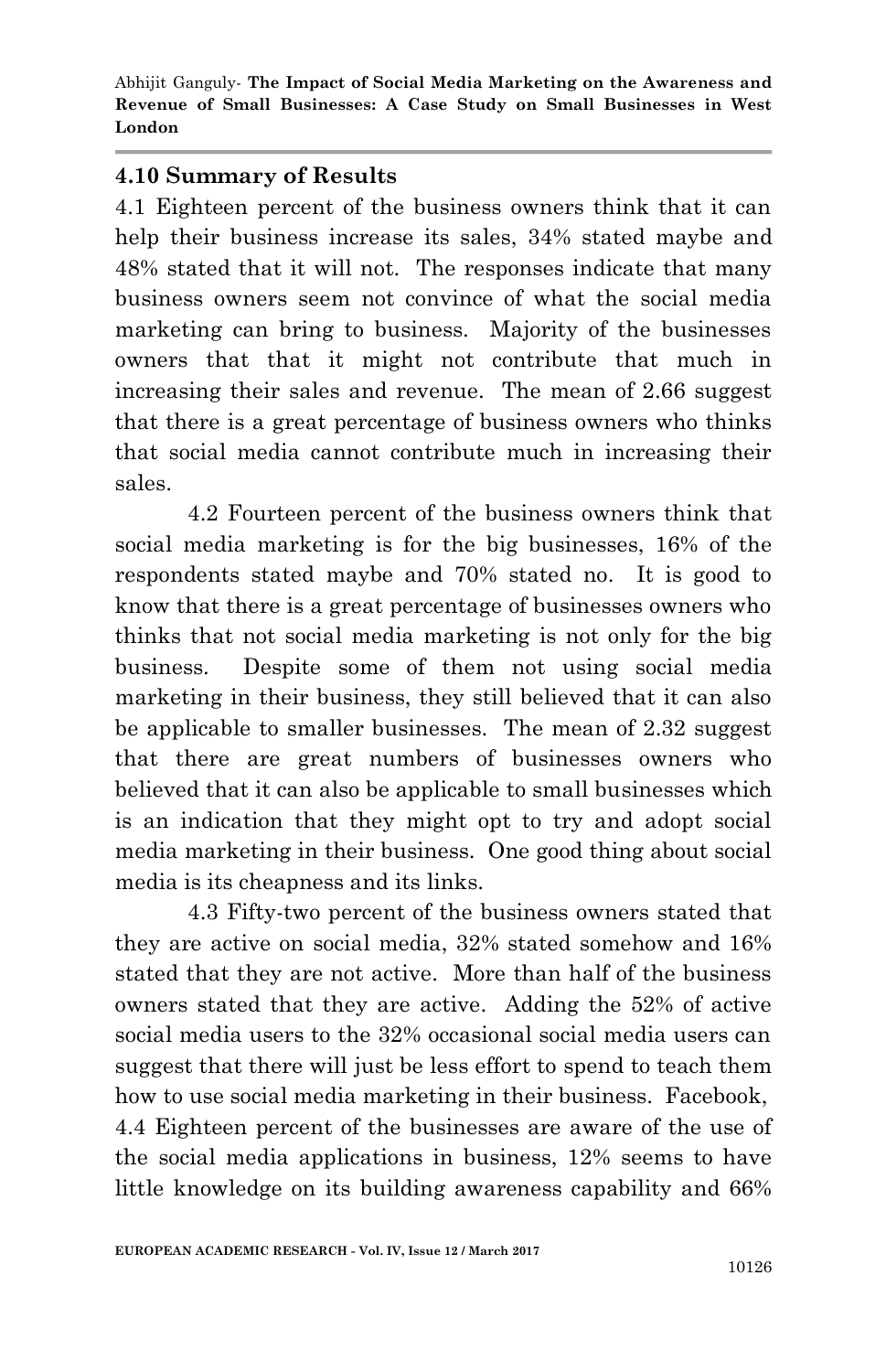are not aware of its use in business. In one of the questions ask, many stated that they are using social media. The result suggested most business owner's thinks that social media application is for socialisation with friends, relatives and family but they do not know of its potential as a marketing tool for the business. The mean of 2.42 suggest that majority of the business owners are not knowledgeable on how they can use social media in business.

4.5 Thirty-four percent of the business owners agree that having an understanding on social media will make it easier for them to use it in building awareness, 34% stated somehow and 40% stated that it will not. The responses were divided where the higher percentage suggesting that even they have understanding on social media it does not mean that they will apply it in building awareness for their products and services. The majority of the business owners stated that having an understanding on social media does not guarantee them using it in their business.

4.6 In the survey, majority of the business owners think that the Facebook is the best social media marketing tool that they use in their business. Sixty-two percent of the businesses owners agreed that Facebook is the best tool, followed by Twitter which is 26%, 8% for Instagram and 4% on You tube. Facebook remains to be the most common social media application which can followed by the Twitter and Instagram. Almost everybody today has his or her Facebook account. The Facebook has become a major tool use by people where they can communicate with their friends, families and relatives wherever they are. Facebook allows people to share pictures and videos for their friends to see.

4.7 In the survey conducted, several issues were identified on the reasons why smallest business owners are not using social media marketing in their business. The following reasons includes difficulty in gathering personal information,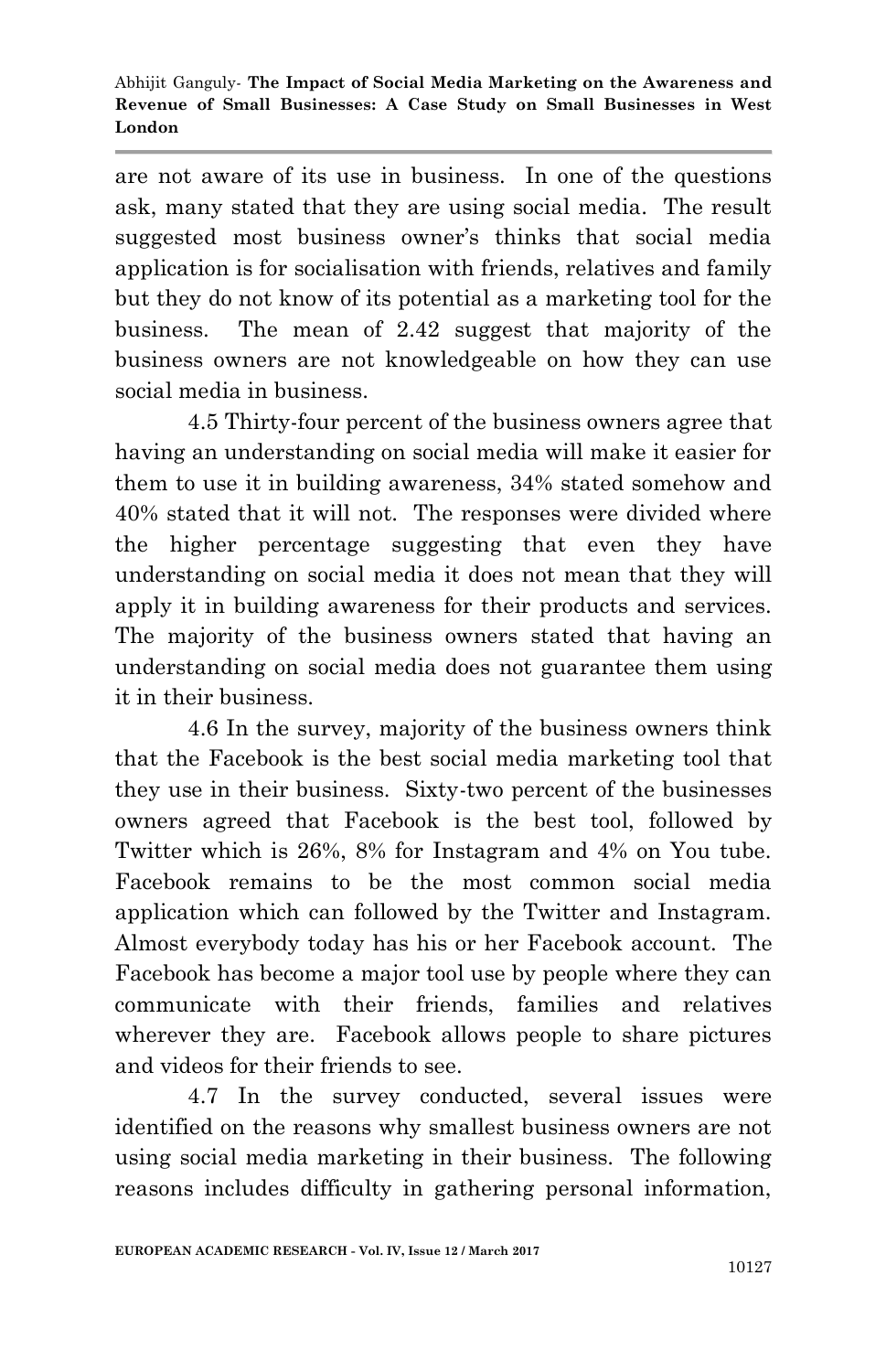no belief on the power of social media, belief that it will not work for small businesses and little knowledge on how to use social media in business.

4.8 The responses were very positive where 60% of them stated that they are willing to try, 24% stated maybe and 16% stated no. Despite having 40% of businesses a little bit hesitant to try social media in business, it is still good thing as there is majority who are willing tom do it and if they are successful, it might persuade some of them to also use it. The mean of 3.64 suggest that there is a great possibility that the business owners will try social media marketing in their business. Some businessman today is a bit reluctant to try new things for their business.

4.9 There was an indication in the research of the awareness of the business owners on the different social media application and that they themselves have social media accounts. Fifty percent of the business owners stated that Facebook is the best fit for small and medium sized businesses, 28% suggested that it is the Twitter, 12% stated the Instagram and 2% for the YouTube. The responses of the businesses owners are very much relevant considering the number of people who are having a Facebook account. Assessing the number of people using Facebook, there may be more users as compared to the Instagram, Twitter and YouTube.

## **5.1. CONCLUSION**

Majority of the businesses owners that that it might not contribute that much in increasing their sales and revenue. When social media such as the Facebook, Instagram, you tube and Twitter were introduced, it was mainly intended for socialisation whether people can send messages and post pictures which they want their friends to see. As time goes by, social media applications have become a major tool for businesses where they can show communicate with their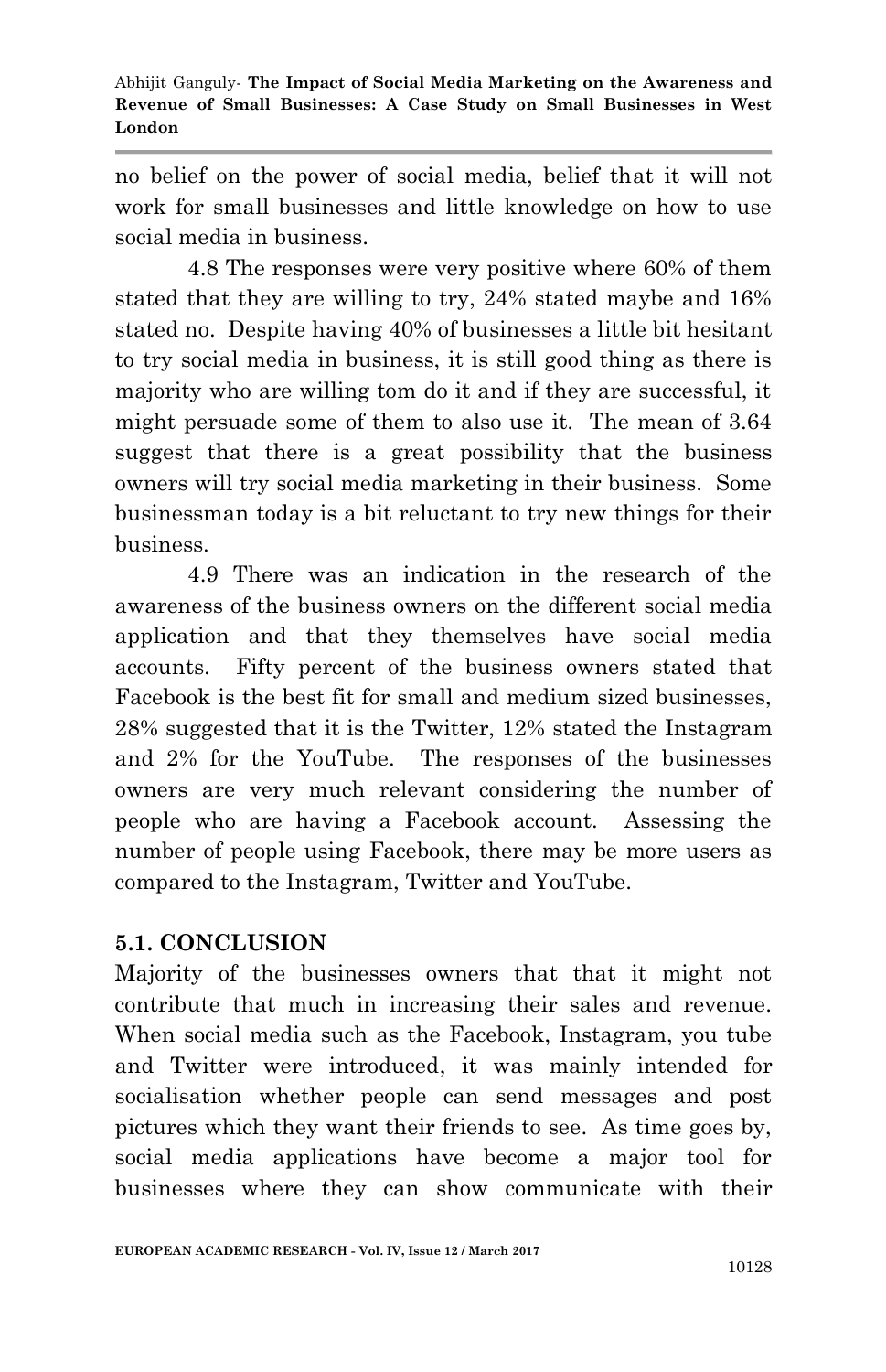customers and at the same time showcase their products and services. Many businesses have recognised the relevance of social media. Social media applications have become the common grounds of most families, friends and relatives. Many businesses believed that once a member of the family knows about certain product and that they are satisfied, it will just circulate in their circle. The most effective adverts are through word of mouth of those satisfied customers which they can share via social media.

Many multinational businesses today have embraced social media as an effective marketing tool for businesses to create awareness and improve their brand. Due to the fact that it is adopted by biggest companies, some small business owners think that it is not so much applicable for smaller businesses. It is good to know that there is a great percentage of businesses owners who thinks that not social media marketing is not only for the big business. Despite some of them not using social media marketing in their business, they still believed that it can also be applicable to smaller businesses. One good thing about social media is its cost effectiveness and its links. The belief of most people that social media advertising is only for big businesses might be wrong. Often the target customers of small businesses are those people within the local area. If all the people in the area are aware of what you offer and other extras the business provide, it might persuade them to come regularly for the business. Common scenario is that we taught of small businesses as a place where we go through when we run out of suppliers but actually it is not.

Facebook, Twitter and Instagram are simple social media applications. Once the person knows how to use social media applications, adopting it in business to showcase new products and informing customers will not be difficult. The social media applications such as the Facebook and Instagram, there is an option for business to use and they can use it to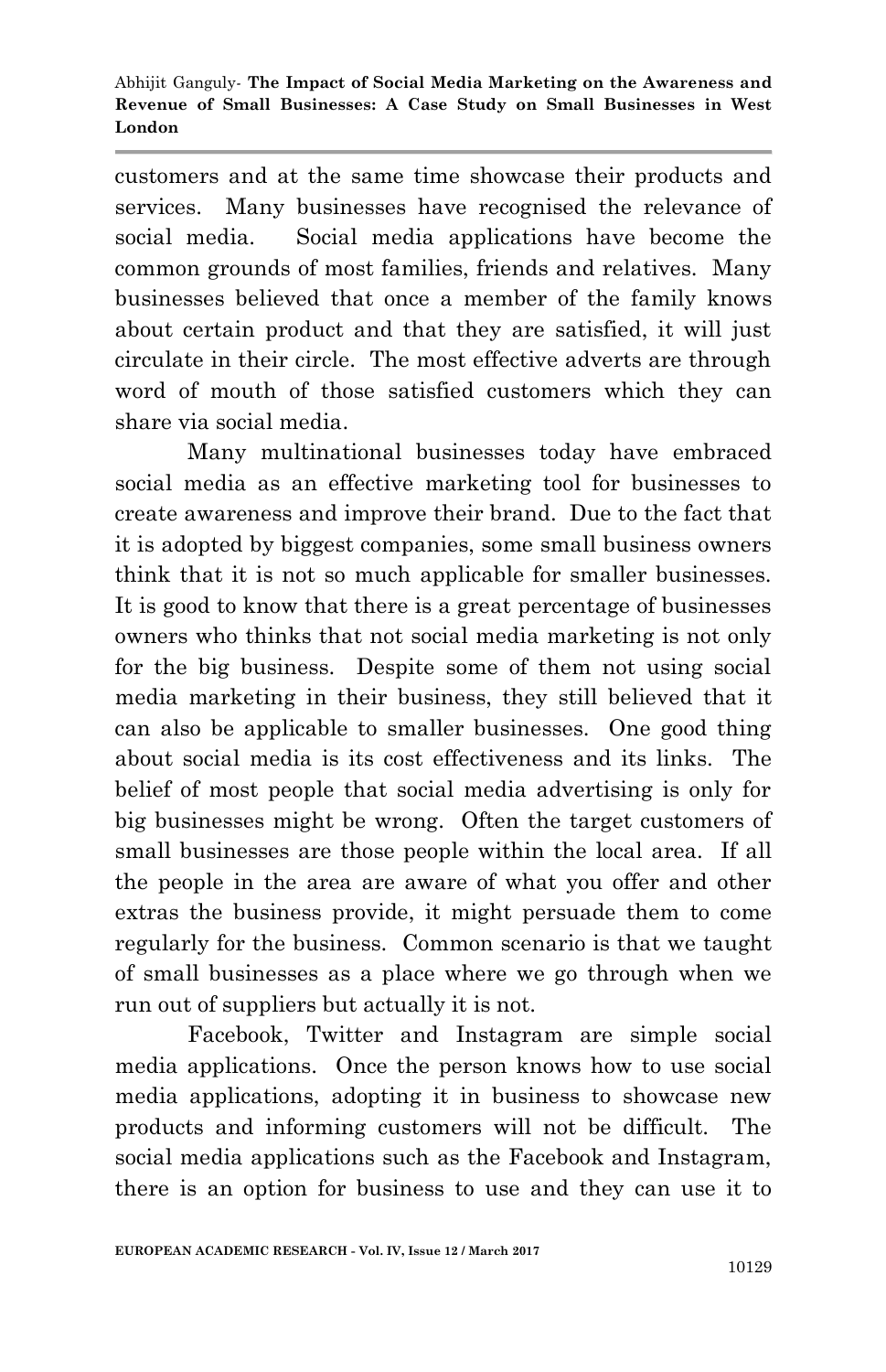promote their products and services which their customers can see. The biggest challenge maybe for the use of social media marketing in business is how to connect with customers and how to gather information that can be used to link with them using the different social media applications.

The researcher was able to speak to some of the business owners and they stated that they are very active in social media particularly in Facebook. Some stated that it takes much of their time socialising with their friends and reading the post and watching the pictures uploaded by their friends. Further speaking to the business owners, they do not have much time to explore the other uses of social media applications because of the workloads that they have and more often they just rely mostly on loyal and return customers. Based on the interaction with the different owners, there were large number of business owners who were not so much incline into technology and maybe this is one of the reason why social media marketing is not used in small and medium size businesses. Some say that there is no need for social media advertising because they only cater to the local people and nearly customers.

The responses were divided where the higher percentage suggesting that even they have understanding on social media it does not mean that they will apply it in building awareness for their products and services. The majority of the business owners stated that having an understanding on social media does not guarantee them using it in their business. They reiterated that in the business there is a business plan that they normally implement. If social media is a part or an option in their business or marketing plan, then definitely they will adopt in the business. Having an understanding or knowledge on the different social media applications is a good thing because it can give them some idea on how to use it and at the same time make them realise its importance in the business. But is just sad that many businesses do not use social media.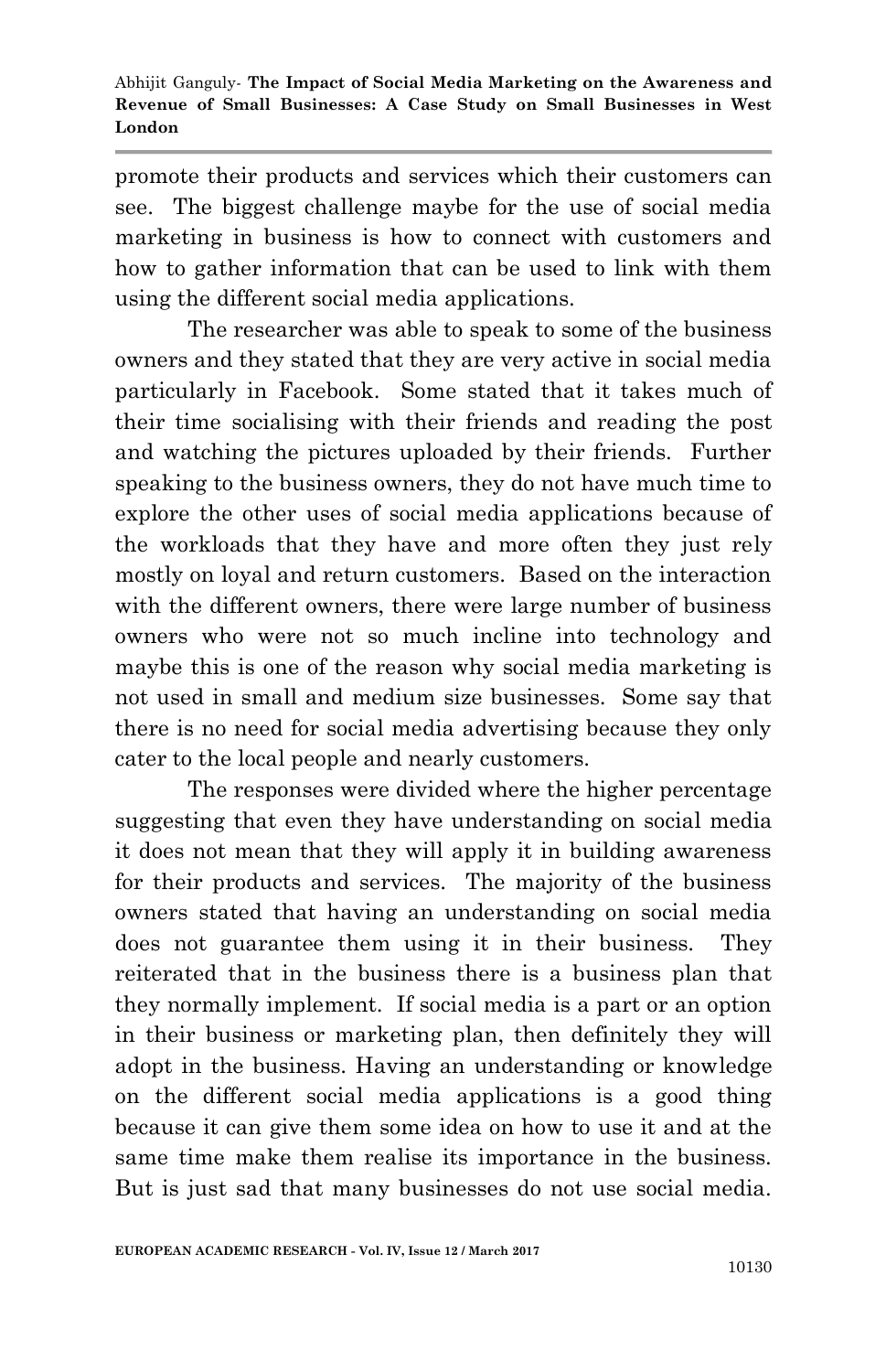Majority of the people today uses Facebook, Instagram and even Twitter but the most common one is the Facebook. If a business has its own business account, somehow this can be accessible to few people which can grow over the years and eventually use as part of the marketing tool for the business. What is evident today being that big companies are using it as a tool to create awareness for their business, products and services. One good thing about the social media is that it is not expensive and all the business has to do develop connectivity.

## **5.2 RECOMMENDATION**

Considering the research and analysis and kind of enormous value being generated by social media marketing, following tangible actions are recommended.

- 1. Design and formulate a strategy by understanding the existing and future or potential customers by their age, gender, interests, profession etc.,
- 2. Frame key marketing messages appropriately to different target audience
- 3. Design and optimise your website and blog to connect to the target audience with your brand message and information.
- 4. Strategise to your efforts to push or make people connected to your website
- 5. Should make a well coordinated approach to connect social media paltforms instead of using them on stand alone basis with limited success
- 6. Use technology like **HootSuite**, **SproutSocia**l etc., social media management tool to **organize, coordinate and manage your regular social media activities**. It can help you coordinate the social media and track the performance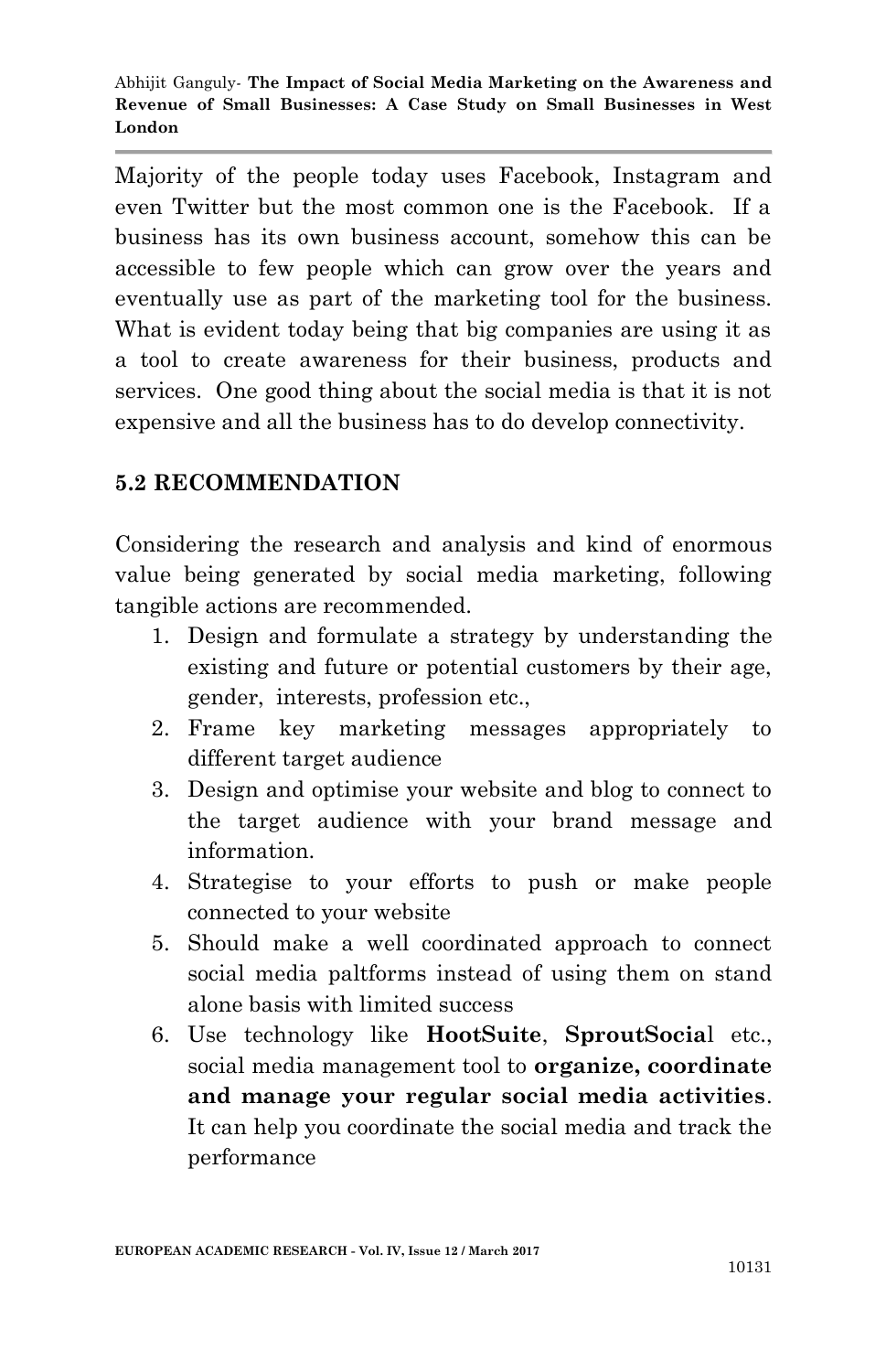7. Draw plan to monitor conversations on a regular basis and should resply back to comments or feedback even it may be negative.

Some businessman today is a bit reluctant to try new things for their business. They need to come out of the traditional mindset. Social media marketing does not require much of capitalisation for business. All the business can do is to learn how social media works and how it can be implemented in business. Therefore, the above actionable recommended steps can be implemented to generate more value out of social media marketing.

### **REFERENCES**

- 1. Carrie, L., Ham, A., and Robinson, S. (2003) Gaining Competitive Advantages: Analysing the Gap between Expectations and Perceptions of Service Quality International J. Value-Based Management, 16: pp.197-203.
- 2. DeMers, J. (2014) The Top 10 Benefits of Social Media Marketing [Online] [Available at: [http://www.forbes.com/sites/jaysondemers/2014/08/11/t](http://internships.about.com/od/networking/g/Using-Linkedin-To-Connect-And-Maintain-Your-Image.htm%5d%5bAccessed) [he-top-10-benefits-of-social-media](http://internships.about.com/od/networking/g/Using-Linkedin-To-Connect-And-Maintain-Your-Image.htm%5d%5bAccessed)[marketing/2/\]\[Accessed](http://internships.about.com/od/networking/g/Using-Linkedin-To-Connect-And-Maintain-Your-Image.htm%5d%5bAccessed) date: 23 April 2016]
- 3. Kothari C. R. (2009) Research Methodology: Methods and Techniques, second revised edition. New Age International (P) Ltd, New Delhi. ISBN (13): 978-81- 224-1522-3
- 4. Loreto, P. (2015) Using LinkedIn to Connect & Maintain Your Image [Online] [Available at: [http://internships.about.com/od/networking/g/Using-](http://internships.about.com/od/networking/g/Using-Linkedin-To-Connect-And-Maintain-Your-Image.htm%5d%5bAccessed)